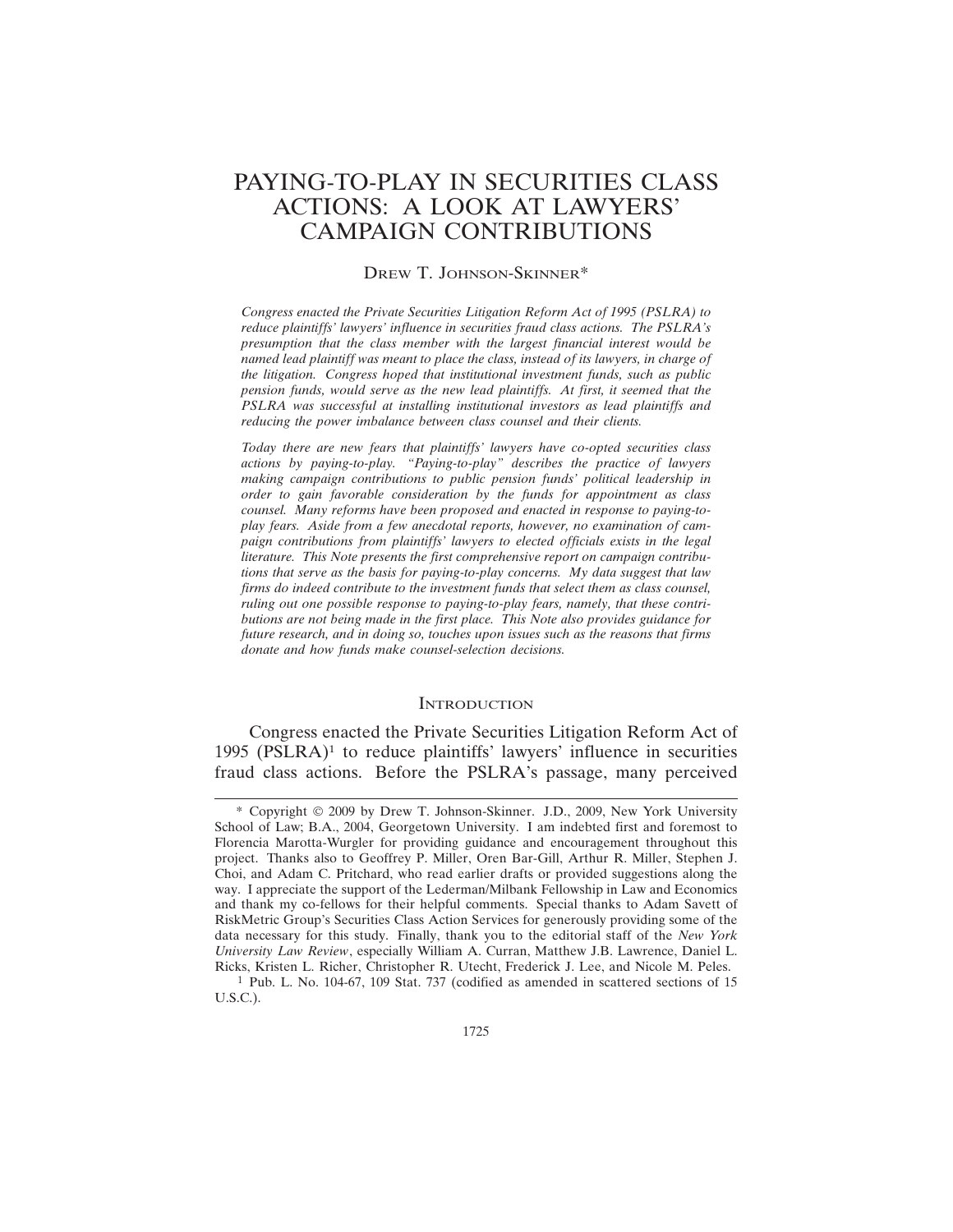plaintiffs' lawyers as having more power over the prosecution of securities fraud cases than their clients, leading to the filing of frivolous cases that were beneficial to the lawyers but not to the plaintiff class members. Congress enacted the PSLRA to align lawyers' incentives with the interests of the clients they supposedly represented.2 The PSLRA created a presumption that a court would name the class member with the largest financial interest in the outcome of the case as the lead plaintiff, rather than the first class member to file suit.3 The lead plaintiff would then have full control over the litigation, including the selection and monitoring of class counsel.4 With a guaranteed large financial interest in the case, the lead plaintiff's stakes would equal or exceed those of the class counsel, thereby properly placing the lawyer in the service of the client rather than the reverse.

In drafting the PSLRA, Congress had particular lead plaintiffs in mind: institutional investors (including hedge funds, public or private pension funds, and mutual funds),<sup>5</sup> who typically have more money at stake in securities fraud cases than any individual investor.6 Congress hoped that institutional investors, because of both their larger financial interests and their sophistication and experience, would be able to hire and monitor class counsel with their own interests and the interests of the class as their first priority.7

However, not all institutional investors are the same; plaintiffs' lawyers may still be able to exert excessive power over certain clients. This Note explores a new way for plaintiffs' lawyers to co-opt securities class actions: by paying-to-play. "Paying-to-play" describes the practice of donors giving campaign contributions (or other favors)<sup>8</sup> to government officials in exchange for government contracts—a quid

<sup>2</sup> *See* H.R. REP. NO. 104-369, at 31 (1995) (Conf. Rep.) (noting that in passing PSLRA, "Congress has been prompted [in part] by . . . the manipulation by class action lawyers of the clients whom they purportedly represent"), *reprinted in* 1995 U.S.C.C.A.N. 730, 730.

<sup>3</sup> Private Securities Litigation Reform Act of 1995 § 101(a), 15 U.S.C. § 77z- $1(a)(3)(B)(i)$ , (iii) (2006).

<sup>4</sup> *Id.* § 77z-1(a)(3)(B)(v).

<sup>5</sup> S. REP. NO. 104-98, at 6 (1995), *reprinted in* 1995 U.S.C.C.A.N. 679, 685; *cf.* H.R. REP. NO. 104-369, at 32 ("These provisions are intended to increase the likelihood that parties with significant holdings in issuers, whose interests are more strongly aligned with the class of shareholders, will participate in the litigation and exercise control over the selection and actions of plaintiff's counsel.").

<sup>6</sup> *See* James D. Cox & Randall S. Thomas, *Does the Plaintiff Matter? An Empirical Analysis of Lead Plaintiffs in Securities Class Actions*, 106 COLUM. L. REV. 1587, 1623 n.139 (2006) (defining and giving examples of "institutional lead plaintiff[s]").

<sup>7</sup> *Id.* at 1588–89.

<sup>8</sup> "Paying-to-play" can also refer to any close, questionable relationship between law firms and pension funds, including "wining and dining" officials who choose class counsel. *See, e.g.*, John C. Coffee, Jr., *Accountability and Competition in Securities Class Actions: Why "Exit" Works Better than "Voice*,*"* 30 CARDOZO L. REV. 407, 415 (2008). In this Note,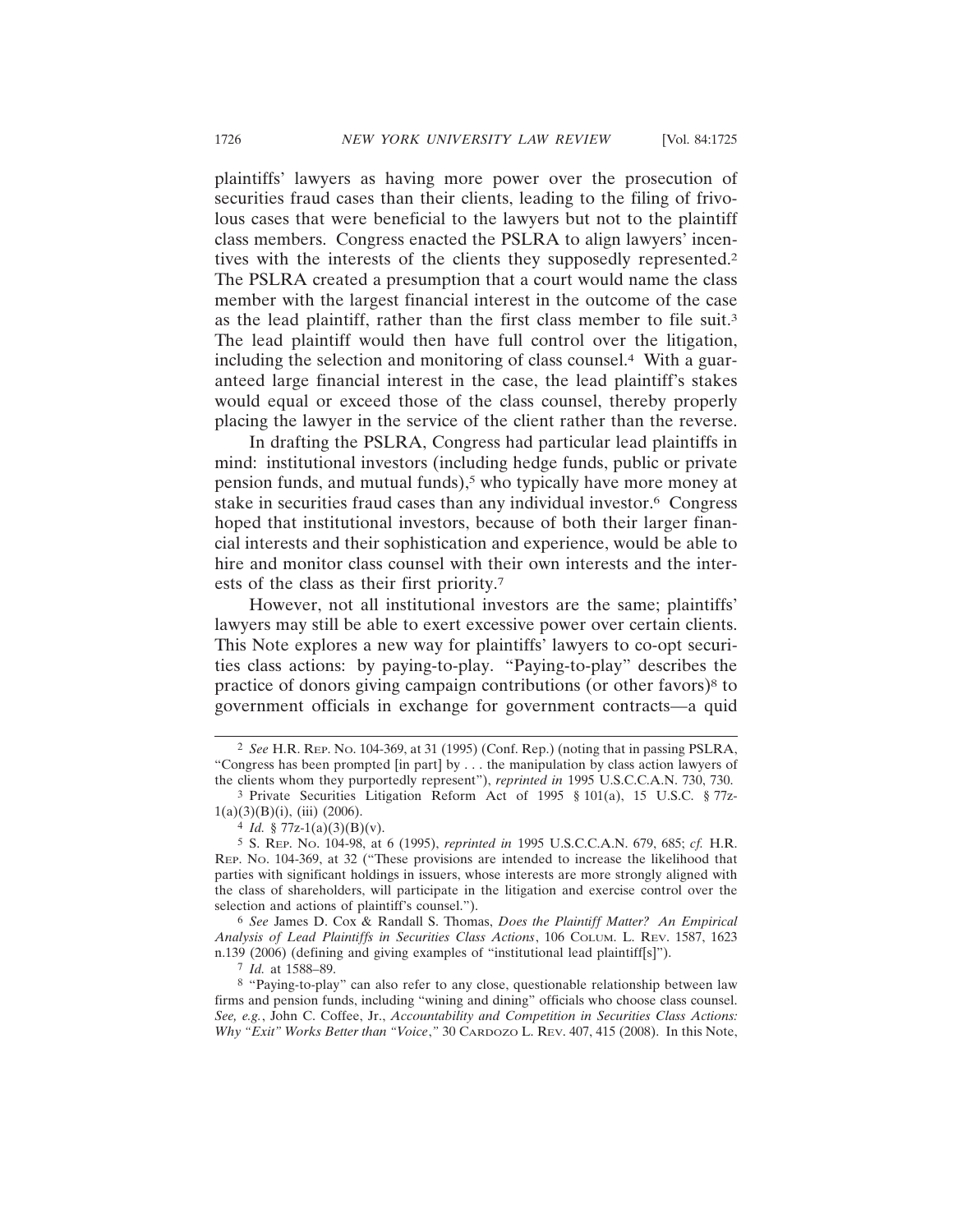pro quo. Because elected officials often help manage public institutional investment funds, some fear that plaintiffs' lawyers are making campaign contributions to the funds' leadership in order to gain favorable consideration by the funds for legal work.<sup>9</sup> By bribing the funds' decisionmakers with campaign contributions, plaintiffs' lawyers could regain their power over potential lead plaintiffs, creating anew the agency cost problem that the PSLRA attempted to solve.

Legal scholars, the media, courts, Congress, and state legislatures have raised paying-to-play fears and have proposed and enacted reforms.10 Aside from a few anecdotal reports, however, no examination of actual campaign contributions from plaintiffs' lawyers to investment-fund officials exists in the legal literature. This Note provides the first empirical study of paying-to-play by reporting on campaign contributions from law firms to elected officials affiliated with the investment funds that selected the law firms as class counsel.11

Importantly, this Note does not attempt to determine the underlying reasons *why* investment funds select law firms as class counsel, or *why* law firms give campaign contributions to fund officials. Campaign contributions may be the sole driver of law firm selection (the paying-to-play theory), or merit-based factors, such as a firm's location or experience, may be the only considerations.12 Instead, this Note returns to the first stage of the analysis, which many commentators have skipped, and examines whether law firms are contributing to investment funds' leadership at all. If law firms are not contributing, there can be no rational fear of paying-to-play. If firms are contributing, then further research is needed to determine the contributions' effects on law firm selection and, if the effects are substantial and negative, the appropriate means of reform to stop the practice.

I use the term to refer to making political contributions in exchange for class counsel appointment.

<sup>9</sup> In some states, law firms themselves can donate to political officials; in others, a law firm would pay-to-play through lawyers' contributions in their own names. For simplicity's sake, I refer to contributions from "law firms" or "lawyers" interchangeably.

<sup>10</sup> *See infra* Part II.C (discussing reforms to stop paying-to-play).

<sup>11</sup> The other empirical pieces on the subject do not examine campaign contributions. *See infra* notes 85–93 and accompanying text (summarizing previous empirical studies of paying-to-play).

<sup>12</sup> A future statistical study may shed more light on the questions of why firms contribute and if those contributions have negative effects on law firm selection and litigation behavior. See Part III.D, *infra*, for factors that researchers could consider in attempting to discover to what extent contributions affect pension funds' involvement in securities class actions. This Note seeks instead to answer baseline questions about lawyers' campaign contributions and to serve as a starting point for future research on the paying-to-play practice.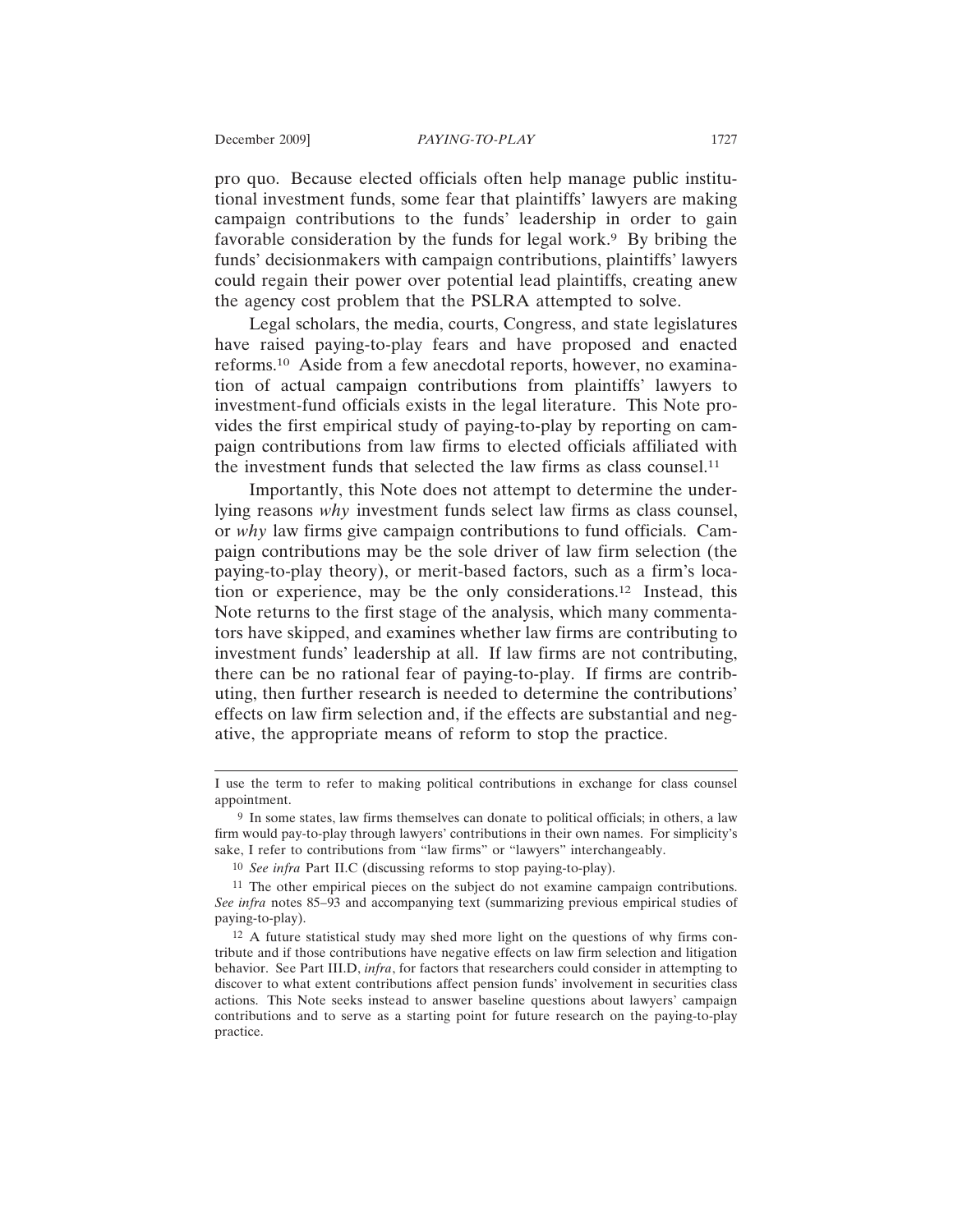Determining whether law firms are contributing to investment fund officials, and thus whether paying-to-play fears are justified, is important for at least two reasons. First, Congress, state legislatures, the American Bar Association (ABA), and courts have considered or adopted reforms to prevent paying-to-play.13 These reforms have costs, including restricting political participation by lawyers and changing the management structure and reducing the public accountability of pension funds. These reforms could either be unnecessary and too costly if paying-to-play is not occurring or could be insufficient if paying-to-play indeed "is the new rule of the game."14 Second, as Stephen Choi has pointed out, courts trust the PSLRA's lead plaintiff provision to eliminate agency costs and therefore use a low standard of review in examining attorney fees in securities class actions.15 But if lawyers have found a way to regain control of cases and thus have renewed the agency cost problem, courts should scrutinize attorney-fee agreements and decisions by lawyers on behalf of their class clients more closely.

Using a dataset of all securities fraud class actions filed from 2002 to 2006, a list of the membership of pension fund boards, and data compiled from state-level campaign finance filings, this Note presents the first comprehensive report on campaign contributions from law firms to political officials affiliated with investment-fund lead plaintiffs. This Note finds that law firms indeed contribute to the investment funds that select them as class counsel, thus ruling out one possible response to allegations of a paying-to-play problem, namely, that these contributions are not being made in the first place.

Part I of this Note discusses the agency cost problem that the PSLRA attempted to fix and outlines the PSLRA's focus on institutional investors through its lead plaintiff provision. Part II notes the resulting paying-to-play fears and briefly summarizes the reforms that policymakers have proposed and enacted. Part III presents the campaign contribution study, including a description of the data and methodology, its findings, and an explanation of the impact of the results on the paying-to-play theory. It then provides a guide to future researchers for examining the remaining paying-to-play questions, including why lawyers and law firms contribute to investment fund

<sup>13</sup> *See infra* Part II.C (discussing reforms to stop paying-to-play).

<sup>14</sup> Samantha M. Cohen, Note, *"Paying-To-Play" Is the New Rule of the Game: A Practical Implication of the Private Securities Litigation Reform Act of 1995*, 1999 U. ILL. L. REV. 1331, 1334 (1999).

<sup>15</sup> Stephen J. Choi, *Motions for Lead Plaintiffs in Securities Class Actions* 3 (N.Y. Univ. Law and Econ., Research Paper No. 08-53, 2009), *available at* http://ssrn.com/abstract= 1293926.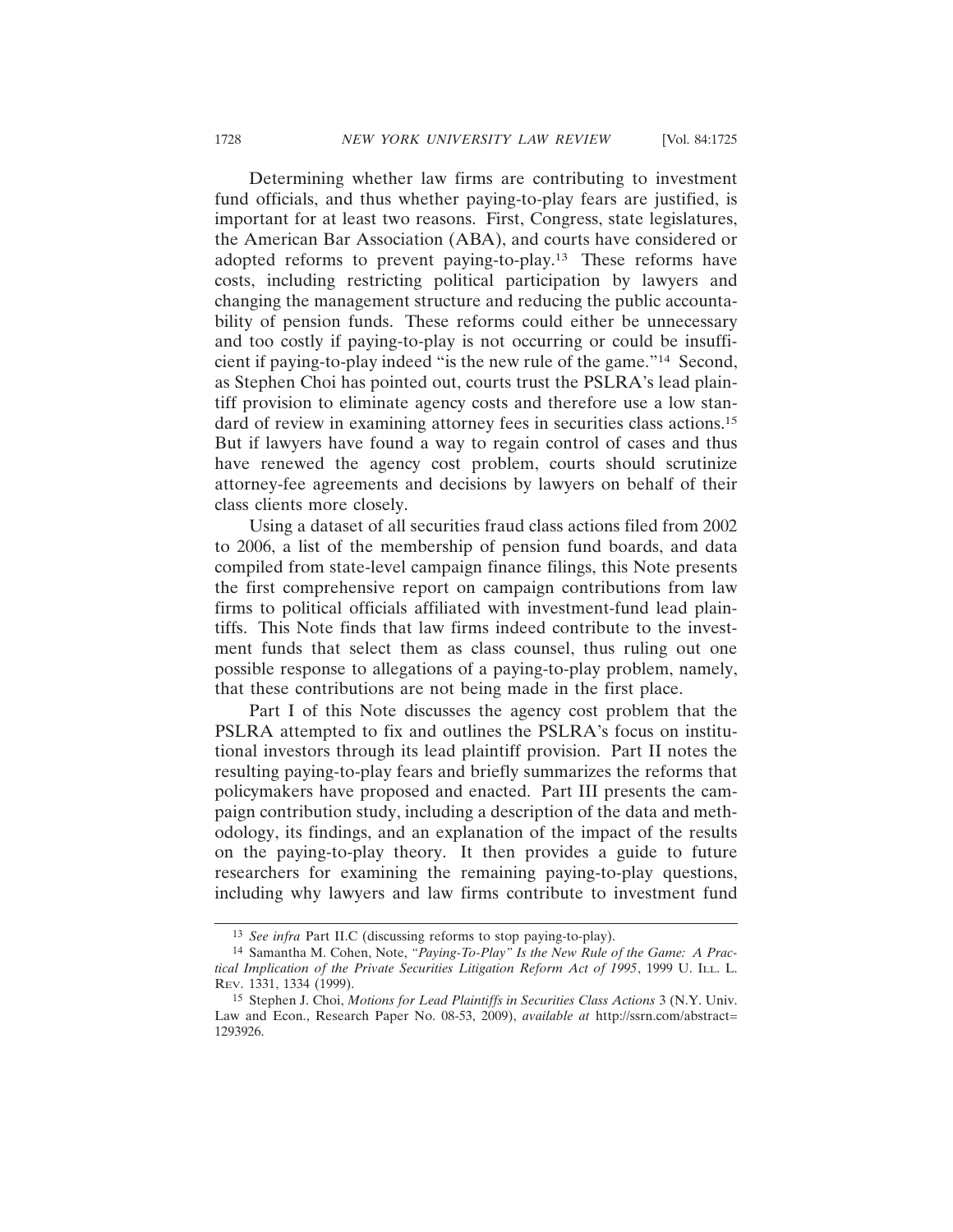officials and whether these contributions have any effect on class counsel selection and investment fund behavior in securities class actions.

I

#### THE PSLRA AND PAYING-TO-PLAY

Congress intended the PSLRA to reduce agency costs between plaintiffs' lawyers and their class-member clients by promoting institutional investors as lead plaintiffs. Because lawyers already enjoyed a large financial benefit from serving as class counsel in securities class actions, Congress wanted to ensure that lead plaintiffs would also have strong financial interests in the outcome of their cases. At first glance, the PSLRA appears to have been successful in aligning the interests of class counsel with those of their clients.

# *A. The Pre-PSLRA Environment*

Prior to the enactment of the PSLRA in 1995, courts often named the first plaintiff to file a complaint as the class representative in securities fraud class actions.<sup>16</sup> The class representative would then choose the class counsel, a position that is "quite lucrative" for the chosen firm.17 The class counsel's fee award is often a percentage of the total class settlement fund, with the historical average being around 32%.18 In contrast to the substantial fees firms earn serving as class counsel, individual plaintiffs often received only small recoveries if the class was victorious,19 largely because individual stock investments are "wide[ly] dispers[ed]."20 For example, in *In re Infospace*, the individual investors were set to recover about .01% of their losses from falling share prices (or about 14 cents for each share of stock that lost \$133 in value), while the class counsel sought an \$8.5 million fee award.21

Because individuals' investments are dispersed, their interests in the outcome of securities fraud class actions were small relative to

21 *In re* Infospace, Inc. Sec. Litig., 330 F. Supp. 2d 1203, 1205, 1211 (W.D. Wash. 2004). The court reduced the fee award to \$4 million, slightly increasing the plaintiff investors' recovery. *Id.* at 1216.

<sup>16</sup> Cox & Thomas, *supra* note 6, at 1597–98.

<sup>17</sup> *Id.* at 1598.

<sup>18</sup> *Id.* at 1599.

<sup>19</sup> *See, e.g.*, David Kidwell, *1995 Law Changed Landscape for Securities-Fraud Lawsuits*, CHI. TRIB., June 22, 2006, at 17 (describing pre-PSLRA individual recoveries as pennies on dollar); *see also* S. REP. NO. 104-98, at 6 (1995) (noting that plaintiffs received on average 7 to 14 cents for every dollar lost), *reprinted in* 1995 U.S.C.C.A.N. 679, 685.

<sup>20</sup> Stephen J. Choi & Robert B. Thompson, *Securities Litigation and Its Lawyers: Changes During the First Decade After the PSLRA*, 106 COLUM. L. REV. 1489, 1492 (2006).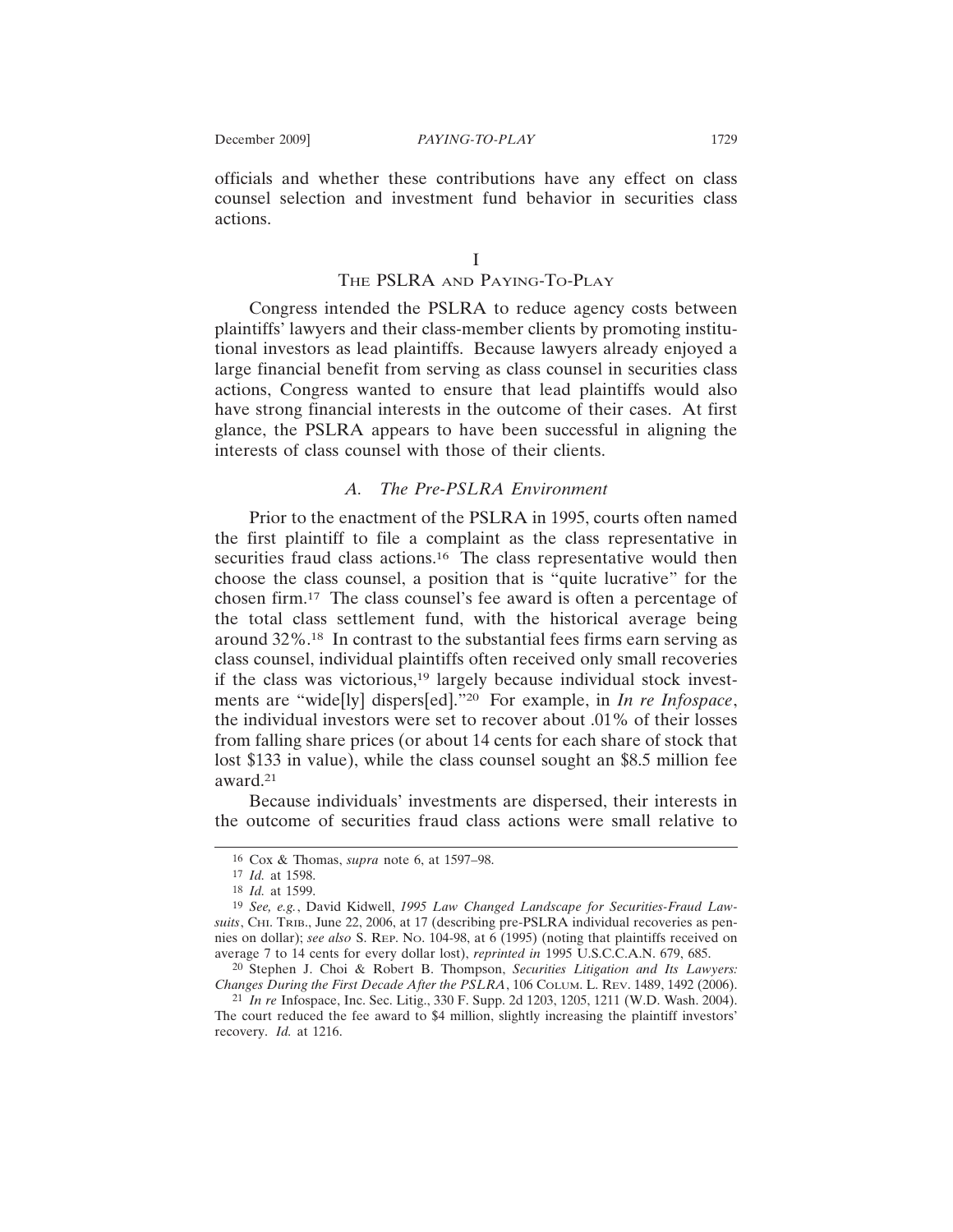class counsel's interests. As a result, the "greatest incentive to prosecute" securities fraud lay with law firms, not individual investors.22 Because of this skewed incentive structure, plaintiffs' lawyers had "nearly total freedom from traditional forms of client monitoring"<sup>23</sup> when representing individual investors in securities class actions. Indeed, prior to the PSLRA, William Lerach—then one of the foremost plaintiffs' securities lawyers—said, "I have the greatest practice

Even worse, some plaintiffs' lawyers turned the typical agentclient relationship fully on its head and hired "professional plaintiffs,"25 who owned shares of various companies and waited for lawyers' instructions. With plaintiffs secured, law firms would then "race to the courthouse" in the hopes of installing their plaintiffs as class representatives and being named class counsel.26 Law firms developed close relationships with potential class representatives, sometimes illegally paying kickbacks to encourage them to file suit and then subsequently name the contributing law firm as class counsel.27 Law firms thus fully abdicated their role as representatives and instead became both agent and principal. Plaintiffs' lawyers made decisions, such as when to file suit and when to settle a case, in their own financial interests and not in the best interests of their clients.28 Additionally, because each case offered a potential large financial award if it settled, firms sought to represent many clients with minimal effort, hoping that just one case would be successful and reap a large

of law in the world. I have no clients."24

27 *See* Brian Grow, *The Kings of Class Actions*, BUS. WK., May 16, 2005, at 52; Weinberg & Fisher, *supra* note 24, at 152.

<sup>22</sup> Choi & Thompson, *supra* note 20, at 1492.

<sup>23</sup> Jonathan R. Macey & Geoffrey P. Miller, *The Plaintiffs' Attorney's Role in Class Action and Derivative Litigation: Economic Analysis and Recommendations for Reform*, 58 U. CHI. L. REV. 1, 20 (1991).

<sup>24</sup> Neil Weinberg & Daniel Fisher, *The Class Action Industrial Complex*, FORBES, Sept. 20, 2004, at 153.

<sup>25</sup> Elliott J. Weiss & John S. Beckerman, *Let the Money Do the Monitoring: How Institutional Investors Can Reduce Agency Costs in Securities Class Actions*, 104 YALE L.J. 2053, 2059 n.28 (1995) (internal quotation marks omitted) (describing professional plaintiffs as owning "widely dispersed and thinly spread stock holdings").

<sup>&</sup>lt;sup>26</sup> *Id.* at 2062. The firm would then repay the plaintiff through kickbacks or by allocating a disproportionately large share of the settlement to the lead plaintiff, leaving little for the other members of the class. *See* Russell Kamerman, Note, *Securities Class Action Abuse: Protecting Small Plaintiffs' Big Money*, 29 CARDOZO L. REV. 853, 853 (2007). In 2008, Melvyn Weiss and William Lerach were sentenced to jail and ordered to forfeit millions of dollars after pleading guilty to making payments to lead plaintiffs in securities class action to ensure, as prosecutors called it, a "'stable' of ready clients." Jonathan D. Glater, *Class-Action Lawyer Given a 30-Month Prison Term for Hiding Kickbacks*, N.Y. TIMES, June 3, 2008, at C3.

<sup>28</sup> S. REP. NO. 104-98, at 6 (1995), *reprinted in* 1995 U.S.C.C.A.N. 679, 685.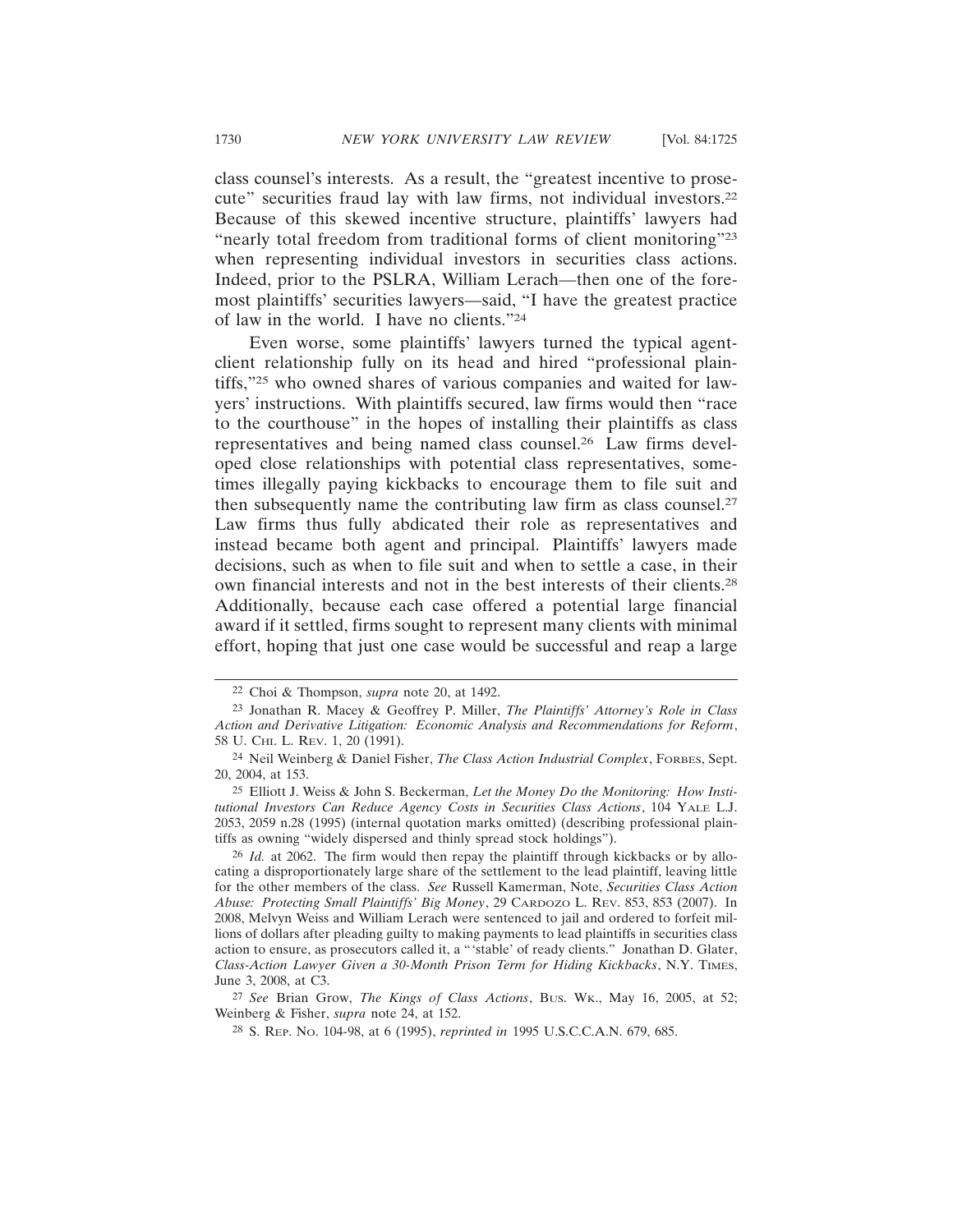payout.29 One winning case could pay for many losers. Firms played this class action roulette with their clients' cases instead of working for the particular result that each client desired. These misaligned incentives between attorneys and their clients led to an increase in the filing of frivolous lawsuits and ultimately drove Congress to pass the PSLRA.30

# *B. The PSLRA and Its Lead Plaintiff Provision*

In response to this perceived abuse of securities class actions, Congress enacted the PSLRA in 1995,<sup>31</sup> hoping to "empower investors so that they, not their lawyers, control securities litigation."32 The importance of the plaintiff class controlling the lawsuit has been long recognized by courts in applying Federal Rule of Civil Procedure 23's adequacy of representation requirement in the context of nonsecurities class actions. In class actions proceeding under Rule 23, courts place the burden on plaintiffs to show that they can "direct and control the litigation" before they can be named representative for the class.33

The PSLRA echoes Rule 23's concern with ensuring plaintiff class control over the litigation. The PSLRA, adopting a reform suggested in an influential article by Elliot Weiss and John Beckerman,34 establishes a rebuttable "presumption that the most adequate [lead] plaintiff . . . is the person or group of persons that . . . has the largest financial interest in the relief sought by the class."35 Congress's theory was that the plaintiff with the largest financial interest would

32 S. REP. NO. 104-98, at 6; *see also* H.R. REP. NO. 104-369, at 32 (describing goal of giving control of litigation to lead plaintiffs).

33 Berger v. Compaq Computer Corp., 257 F.3d 475, 481, 484 (5th Cir. 2001) ("[T]he adequacy standard must reflect . . . Congress's emphatic command that competent plaintiffs, rather than lawyers, direct such cases.").

<sup>29</sup> *See* Choi & Thompson, *supra* note 20, at 1491 ("[A] small group of plaintiffs' attorneys filed most of these cases . . . [and] they earned very substantial fees when they were successful in court or struck a settlement, and . . . they frequently jockeyed for position as 'general' counsel, all of which led to the filing of many duplicative, substantially identical, complaints."); *see also* Cox & Thomas, *supra* note 6, at 1593 (describing class attorneys' practice of maintaining portfolio of class suits to spread risk of failing as well as their weak incentives to pursue meritorious claims aggressively).

<sup>30</sup> H.R. REP. NO. 104-369, at 32 (1995) (Conf. Rep.) (describing legislation as necessary to prevent frivolous lawsuits), *reprinted in* 1995 U.S.C.C.A.N. 730, 731.

<sup>&</sup>lt;sup>31</sup> S. Rep. No. 104-98, at 4; 7B CHARLES ALAN WRIGHT, ARTHUR R. MILLER & MARY KAY KANE, FEDERAL PRACTICE AND PROCEDURE § 1806 (3d ed. 2005).

<sup>34</sup> *See* Weiss & Beckerman, *supra* note 25, at 2056 (arguing that institutional investors, given their large stakes in securities class actions, may be well situated to monitor class counsel).

<sup>35</sup> Private Securities Litigation Reform Act of 1995 § 101(a), 15 U.S.C. § 78u- $4(a)(3)(B)(iii)(I)$  (2006).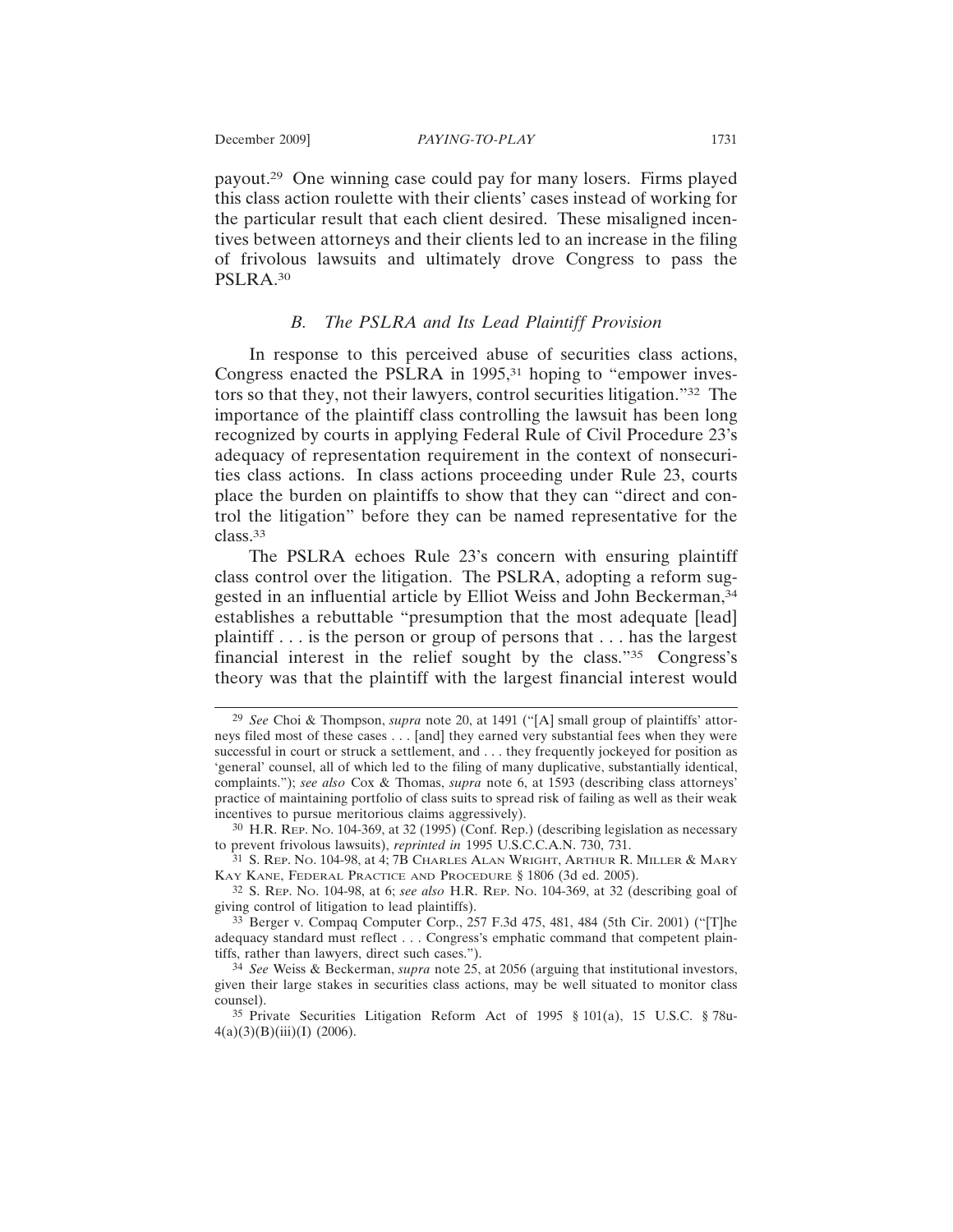have the greatest incentive to manage the case competently and achieve the highest possible settlement. As one representative of institutional investors noted in testimony before Congress, "As the largest shareholders in most companies, we are the ones who have the most to gain from meritorious securities litigation."36 The plaintiff with the largest financial interest is also likely to be sophisticated and have experience in securities litigation, enabling it to make better litigation decisions than other potential lead plaintiffs.<sup>37</sup>

The PSLRA also guarantees the most adequate plaintiff—the plaintiff with the largest financial interest—the power to "select and retain counsel to represent the class."38 Congress's intention in allowing a sophisticated, self-interested plaintiff to hire counsel was "to permit the plaintiff to choose counsel rather than have counsel choose the plaintiff."39 A properly self-interested lead plaintiff would hire the best lawyers for the class and ensure that the lawyers made decisions in the plaintiffs' interest rather than their own.40 In theory, if the plaintiff with the largest financial interest in the suit is the lead plaintiff, a law firm would no longer have an incentive to bully smaller investors into filing frivolous lawsuits that are not in their financial interest, as those investors would no longer be named lead plaintiff nor be able to select class counsel. Therefore, the lawyer-client agency cost problems present before the PSLRA would be reduced or eliminated.

# *C. Institutional Investors as Lead Plaintiffs*

The legislative history of the PSLRA reveals that Congress explicitly targeted institutional investors to be these new lead plaintiffs in securities class actions.<sup>41</sup> The Senate Banking Committee, which had jurisdiction over the PSLRA, stated in its committee report that the "[c]ommittee intends to increase the likelihood that institutional investors will serve as lead plaintiffs . . . ."42 The committee argued that, because of their relatively large financial interests in the successful prosecution of the case, "increasing the role of institutional

42 *Id.* at 11.

<sup>36</sup> S. REP. NO. 104-98, at 11 (quoting testimony of Maryellen Andersen, then-Treasurer of the Council for Institutional Investors).

<sup>37</sup> *Id.*

 $38 \text{ } 878u-4(a)(3)(B)(v)$ .

<sup>39</sup> S. REP. NO. 104-98, at 11.

<sup>40</sup> Kamerman, *supra* note 26, at 862 n.57.

<sup>41</sup> *See, e.g.*, S. REP. NO. 104-98, at 6 (noting that PSLRA's lead plaintiff provision will "thereby increas[e] the role of institutional investors in securities class actions").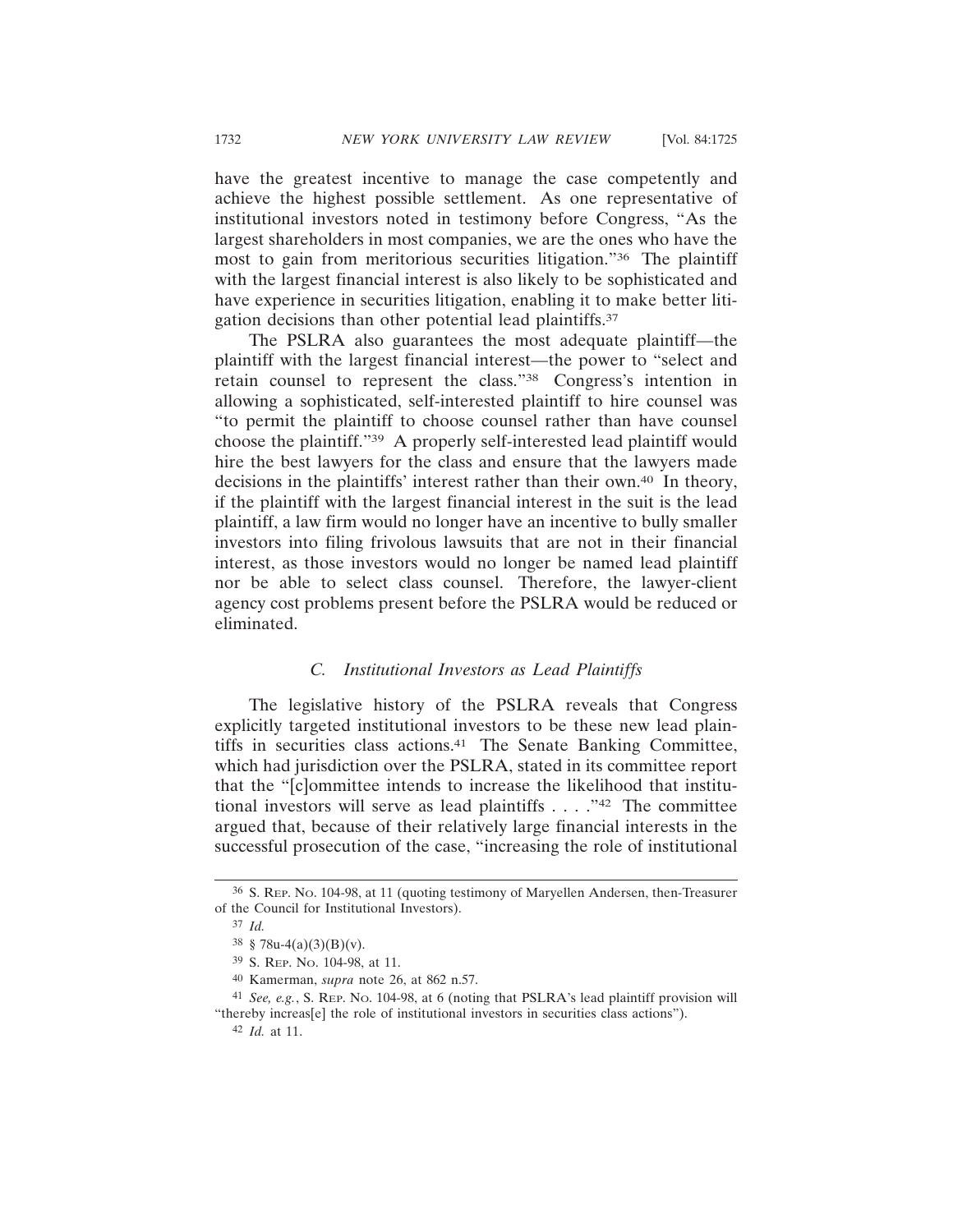investors in class actions will ultimately benefit the class and assist the courts."43

Initially, however, institutional investors did not comply with Congress's wishes. Indeed, only "small numbers"44 of institutions served as lead plaintiffs in the years immediately following the PSLRA's passage. From 1997 to 2000, somewhere between ten and twenty institutional investors were named lead plaintiffs each year;45 however, the number grew to thirty-one in 2001 and then to fifty-six institutions in 2002.46 Today, institutional investors frequently file to be lead plaintiffs in securities class actions. In the period covered in this study, 2002 to 2006, an institutional investor filed to be lead plaintiff in at least 41% of the total cases, for a total of at least 445 institutional investors.47 Almost all of the institutional investors serving as lead plaintiffs today are state or municipal pension funds or labor union pension funds. In fact, most private institutional investors, such as mutual funds, "won't touch" the PSLRA's lead plaintiff provision.<sup>48</sup> Public and union pension funds, then, are left to carry out Congress's charge to solve the agency cost problems in securities class actions.

At first, it seemed that the increase in institutional investors serving as lead plaintiffs had its intended effect. After the PSLRA's passage, the Court of Appeals for the Third Circuit concluded that "[t]he PSLRA has shifted the balance of power away from plaintiffs' attorneys . . . to the institutional plaintiffs who now supervise securities class actions."49 Similarly, a district court named an institutional investor as lead plaintiff after recognizing institutions "as being ideally suited to control . . . securities class action litigation."<sup>50</sup>

<sup>43</sup> *Id.*

<sup>44</sup> Choi & Thompson, *supra* note 20, at 1503; *see also* Stephen J. Choi, Jill E. Fisch & A.C. Pritchard, *Do Institutions Matter? The Impact of the Lead Plaintiff Provision of the Private Securities Litigation Reform Act*, 83 WASH. U. L.Q. 869, 888 (2001) (providing data on frequency of institutional investors as lead plaintiffs).

<sup>45</sup> Choi & Thompson, *supra* note 20, at 1504.

<sup>46</sup> *Id.*

<sup>47</sup> *See* Memorandum from Drew T. Johnson-Skinner to the *New York University Law Review* (Oct. 24, 2009) (on file with the *New York University Law Review*) (reproducing RiskMetric Group's Securities Class Action Services data of all securities class actions filed from 2002 to 2006).

<sup>48</sup> *See* Choi & Thompson, *supra* note 20, at 1504 & n.99 (citing *Panel Discussion: The Private Securities Law Reform Act: Is It Working?*, 71 FORDHAM L. REV. 2363, 2369 (2003) (statement of Edward Becker, C.J.)). This is likely because of the close relationship between private funds and the companies in which they invest.

<sup>49</sup> *In re* Cendant Corp. Sec. Litig., 404 F.3d 173, 193 (3d Cir. 2005).

<sup>50</sup> Glauser v. EVCI Career Colls. Holding Corp., 236 F.R.D. 184, 188 (S.D.N.Y. 2006).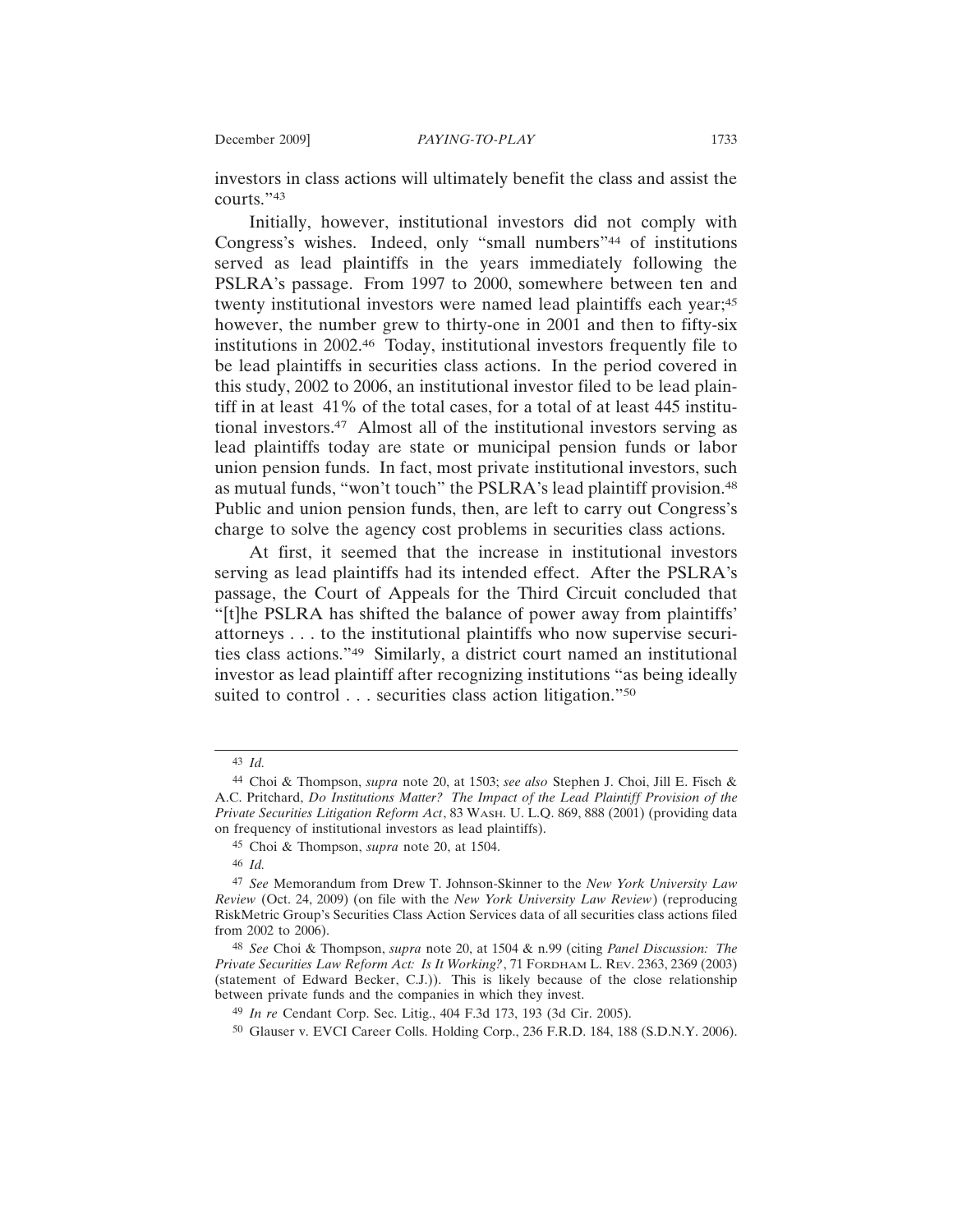Statistical evidence also supported courts' favorable impression of institutional investors.51 A 2006 Cornerstone Research study showed that, even when controlling for other factors, institutional investor involvement in securities class actions led to higher overall settlement values.<sup>52</sup> As of 2007, all of the top ten settlement amounts in securities class action history were achieved by classes led by institutional investors.53 Not only do institutional investors achieve higher settlement amounts, but it appears that they also negotiate lower attorney-fee percentages for the class, indicating reduced agency costs between lawyer and client. In a 2006 study, Michael Perino found that pension fund–led classes paid an average of 19.98% of the settlement amount to class counsel while non–pension fund classes paid 27.13%.54 Stephen Choi has also found evidence indicating institutional investors' success at reducing agency costs. By examining the composition of lead plaintiffs and indicators of attorney-client agency costs, Choi found that institutional investors that frequently file to be lead plaintiffs develop a "repeat relationship with attorneys" and negotiate for lower attorneys' fees for the class.<sup>55</sup> The PSLRA, through its lead plaintiff provision, appears at first glance to have been successful at putting institutional investors in control of securities class actions and reducing attorney-client agency costs.

# II

# THE PAYING-TO-PLAY PROBLEM

The first fears over paying-to-play surfaced with prominent media reports in 1998.56 The legal academy became concerned with payingto-play shortly thereafter; articles published following the PSLRA's passage announced paying-to-play as a problem and proposed various

<sup>51</sup> Jay W. Eisenhofer, *The Post-PSLRA Securities Litigation Landscape: The Effect of Institutional Investors as Lead Plaintiffs* (describing data indicating increased institutional involvement in securities class actions), *in* CLASS ACTION LITIGATION 2007: PROSECUTION & DEFENSE STRATEGIES 149, 152–53 (PLI Litig. & Admin. Practice, Course Handbook Series No. H-761, 2007).

<sup>52</sup> LAURA E. SIMMONS & ELLEN M. RYAN, CORNERSTONE RESEARCH, SECURITIES CLASS ACTION SETTLEMENTS: 2006 REVIEW AND ANALYSIS 10 (2006), *available at* http:// securities.cornerstone.com/pdfs/settlements\_2006.pdf.

<sup>53</sup> *See* Eisenhofer, *supra* note 51, at 156–57. It should be noted that higher settlement amounts are not perfect indicators of increased lawyer performance because many factors, including the harm to the class, affect the amount of the settlement fund.

<sup>54</sup> *Id.* at 159 (citing Michael A. Perino, *Markets and Monitors: The Impact of Competition and Experience on Attorneys' Fees in Securities Class Actions* (St. John's Univ. Sch. of Law Legal Studies Research Paper Series, Paper No. 06-0034, 2006), *available at* http:// papers.ssrn.com/sol3/papers.cfm?abstract\_id=870577).

<sup>55</sup> Choi, *supra* note 15, at 37.

<sup>56</sup> *See infra* notes 68–73 and accompanying text (describing media coverage of suspected paying-to-play in connection with WorldCom securities fraud litigation).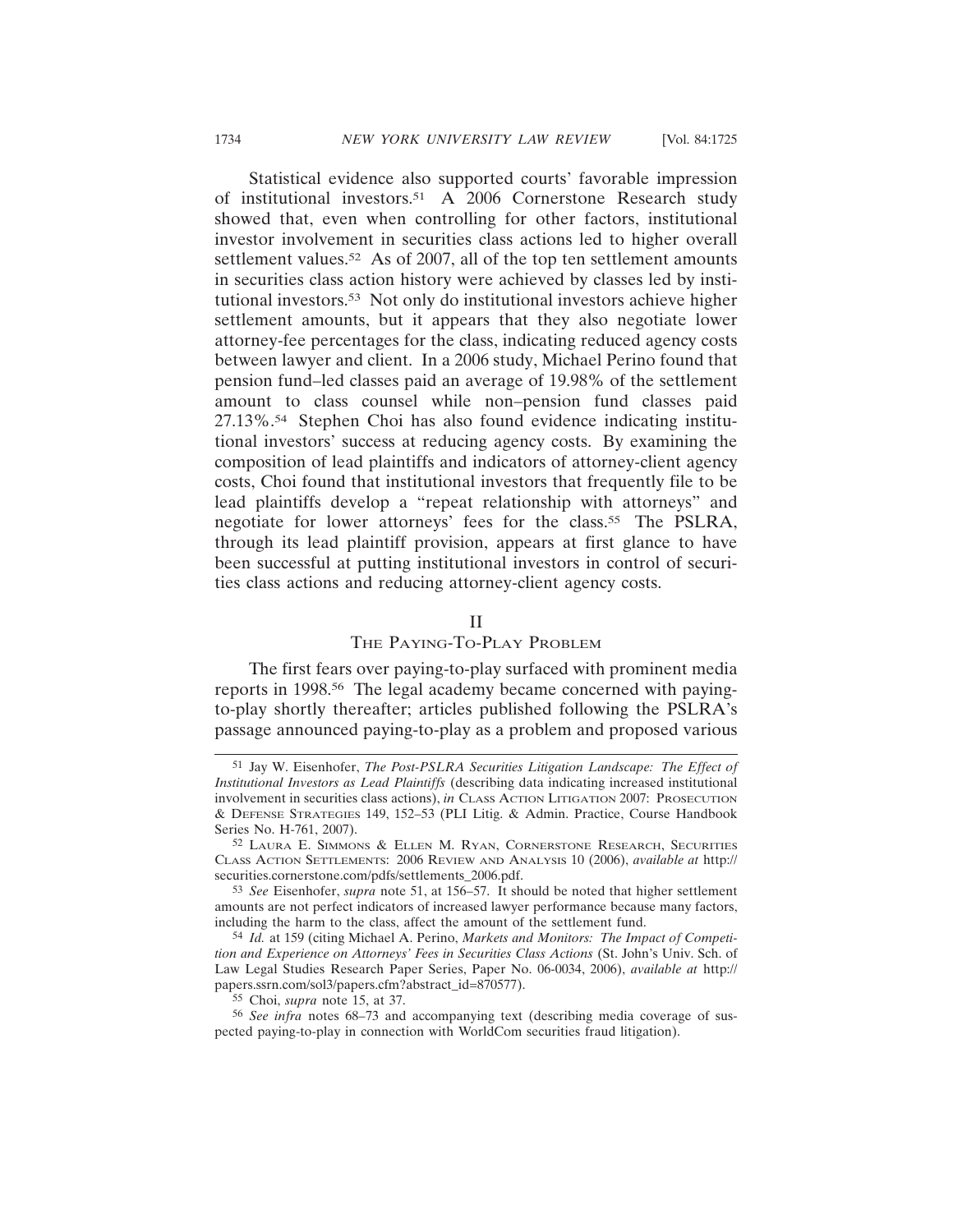solutions.<sup>57</sup> Subsequent papers have continued to suggest reforms, but little attempt at an empirical study of the practice has been made.58 This lack of evidence, however, has not stopped courts, the ABA, pension funds, Congress, and state legislatures from discussing and implementing proposals to limit the suspected practice.

# *A. Anecdotal Evidence of the Paying-To-Play Problem in the Media*

Starting as early as 1998, three years after the PSLRA's passage, fears began to circulate that plaintiffs' lawyers had found a loophole in the PSLRA. In *In re Cendant Corp. Litigation*, 59 the two law firms selected as class counsel had given nearly \$200,000 in campaign contributions to former New York State Comptroller Carl McCall, who was the sole trustee of a public pension fund that served as lead plaintiff.<sup>60</sup> On appeal, the Third Circuit upheld the district court's ruling that it should not overturn, based on campaign contributions alone, the PSLRA's presumption that the New York pension fund was the most adequate plaintiff. The Third Circuit noted that

actual *proof* of pay-to-play would constitute strong (and, quite probably, dispositive) evidence that the presumption had been rebutted. A movant that was willing to base its choice of class counsel on political contributions instead of professional considerations would, it seems to us, have quite clearly demonstrated that it would "not fairly and adequately protect the interests of the class."<sup>61</sup>

The Third Circuit, however, rejected the claim that the fund should not serve as lead plaintiff because the district court found no evidence that "the contributions, themselves legal, had influenced the [pension fund's] selection process."<sup>62</sup> Instead, the district court found the allegations of paying-to-play to be "[s]peculative" and "unimpressive."63

Regardless of these findings, the media paid ample attention to the paying-to-play claims in *Cendant*. 64 For example, the *New York Times* reported that

with the number of securities class-action cases up sharply this year, some people think there is something very wrong here, something

<sup>57</sup> *See infra* Part II.B (summarizing academic treatment of paying-to-play to date). 58 *Id.*

<sup>59</sup> 182 F.R.D. 144 (D.N.J. 1998).

<sup>60</sup> *Id.* at 148–49; Shaila K. Dewan, *Donors to McCall Profit in Cases State Pursues Against Corporate Wrongdoers*, N.Y. TIMES, Aug. 14, 2002, at B4.

<sup>61</sup> *In re* Cendant Corp. Litig., 264 F.3d 201, 269 (3d Cir. 2001).

<sup>62</sup> *Id.*

<sup>63</sup> *Cendant*, 182 F.R.D. at 149.

<sup>64</sup> *See, e.g.*, Dewan, *supra* note 60, at B4 (describing controversy in *Cendant*); Diana B. Henriques, *Conflict over Conflicts: Class-Action Lawyers Defend Their Political Contribu-*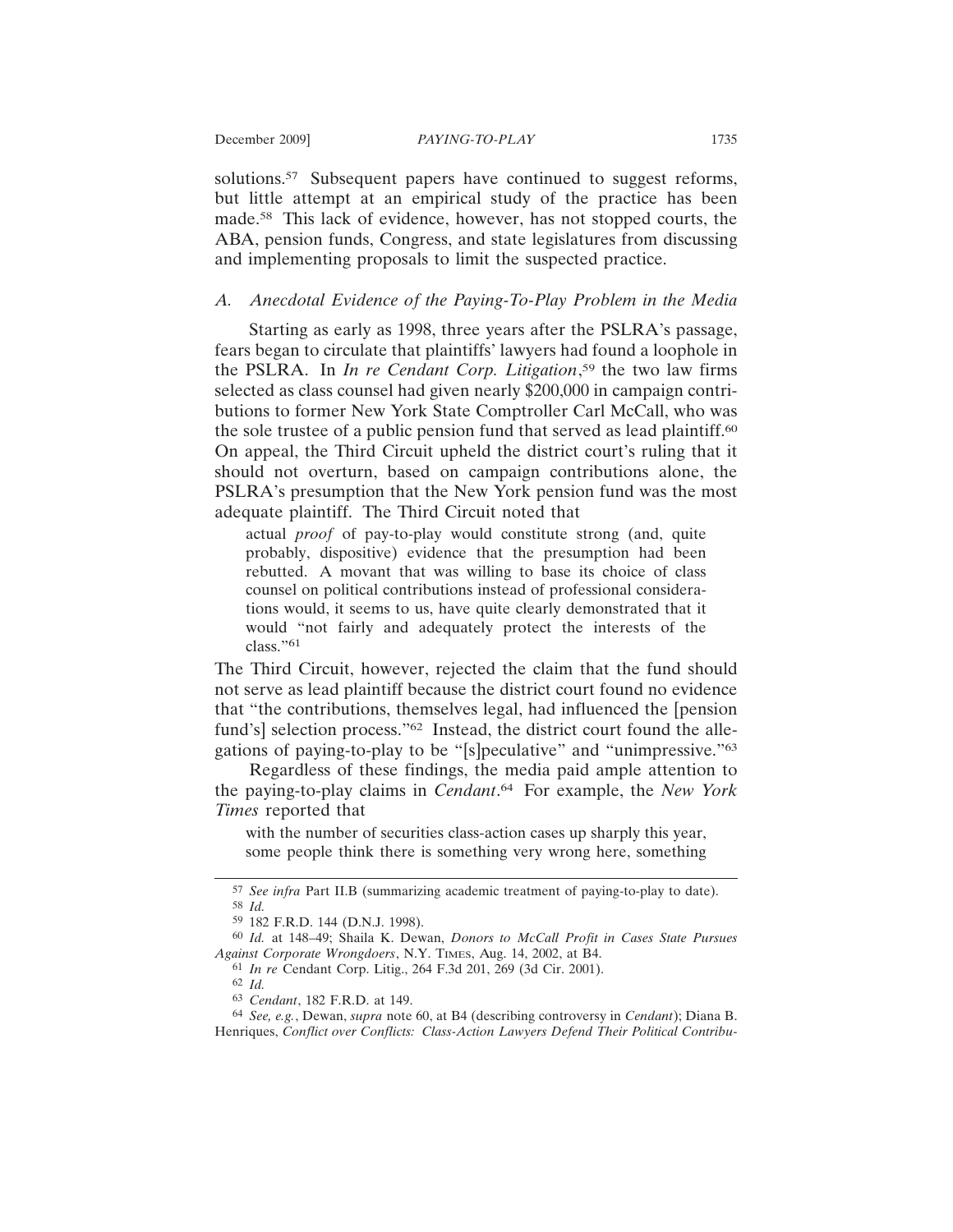that runs counter to the goals Congress had in 1995 when it enacted a law giving pension funds and other institutional investors an enhanced role in class-action litigation.<sup>65</sup>

The *Times* interviewed pension fund officials, who reported no change in their negotiating power with law firms post-PSLRA.66 In discussing selecting counsel for securities cases, one fund official said, "We don't choose them; they choose us."67

Also, from 1998 to 2004, the media highlighted contributions from New York lawyer Max Berger to McCall in connection with a securities fraud lawsuit against WorldCom, Inc. McCall, who was the sole director of the New York pension fund that was lead plaintiff in the case, chose Berger's law firm, Bernstein Litowitz Berger & Grossman (BLBG), as the fund's counsel.<sup>68</sup> When codefendant Citigroup settled in 2004 for \$2.58 billion,<sup>69</sup> Berger's firm stood to receive part of a \$144 million fee award.70 Newspaper headlines that followed included *Firms That Got Fat Legal Jobs Give to McCall* and *List of Donors May Be Issue for McCall*. 71 In an article entitled *The Class Action Industrial Complex*, *Forbes* magazine pointed to the Berger-McCall relationship and declared that securities fraud class actions in general were "fed by a cozy cabal of lawyers . . . and public pension funds."72 When asked about his contributions, Berger confirmed the pay-to-play theorists' worst fears and admitted that he donated to "get[ ] a foot in the door"73 with McCall and the lucrative pension fund he ran.

Even more recently, the media has found more cases of suspected paying-to-play. For example, former Illinois Governor Rod Blagojevich<sup>74</sup> and former Wisconsin Attorney General Peg

65 Henriques, *supra* note 64, at D1.

69 Julie Creswell, *Citigroup Agrees To Pay \$2 Billion in Enron Scandal*, N.Y. TIMES, June 11, 2005, at A1. An article in *Forbes* magazine reported the amount to be \$2.65 billion. Weinberg & Fisher, *supra* note 24, at 152.

70 Weinberg & Fisher, *supra* note 24, at 152.

71 Levy, *supra* note 68, at A1; James C. McKinley, Jr., *List of Donors May Be Issue for McCall*, N.Y. TIMES, Mar. 18, 2002, at B1.

72 Weinberg & Fisher, *supra* note 24, at 150.

73 Grow, *supra* note 27, at 52.

*tions*, N.Y. TIMES, July 30, 1998, at D1 (same); Kevin McCoy, *Campaign Contributions or Conflicts of Interest?*, USA TODAY, Sept. 11, 2001, at B1 (same).

<sup>66</sup> *Id.* at D7.

<sup>67</sup> *Id.*

<sup>68</sup> Grow, *supra* note 27, at 52. BLBG was hired along with two other firms: Milberg, Weiss, Bershad, Hynes & Lerach and Barrack, Rodos & Bacine. Lawyers from all three firms donated to McCall. Clifford J. Levy, *Firms That Got Fat Legal Jobs Give to McCall*, N.Y. TIMES, July 29, 1998, at A1.

<sup>74</sup> Carol Marin, Editorial, *State of Scandal: Illinois Govs Seem All Interlocked*, CHI. SUN-TIMES, Aug. 22, 2007, at 39.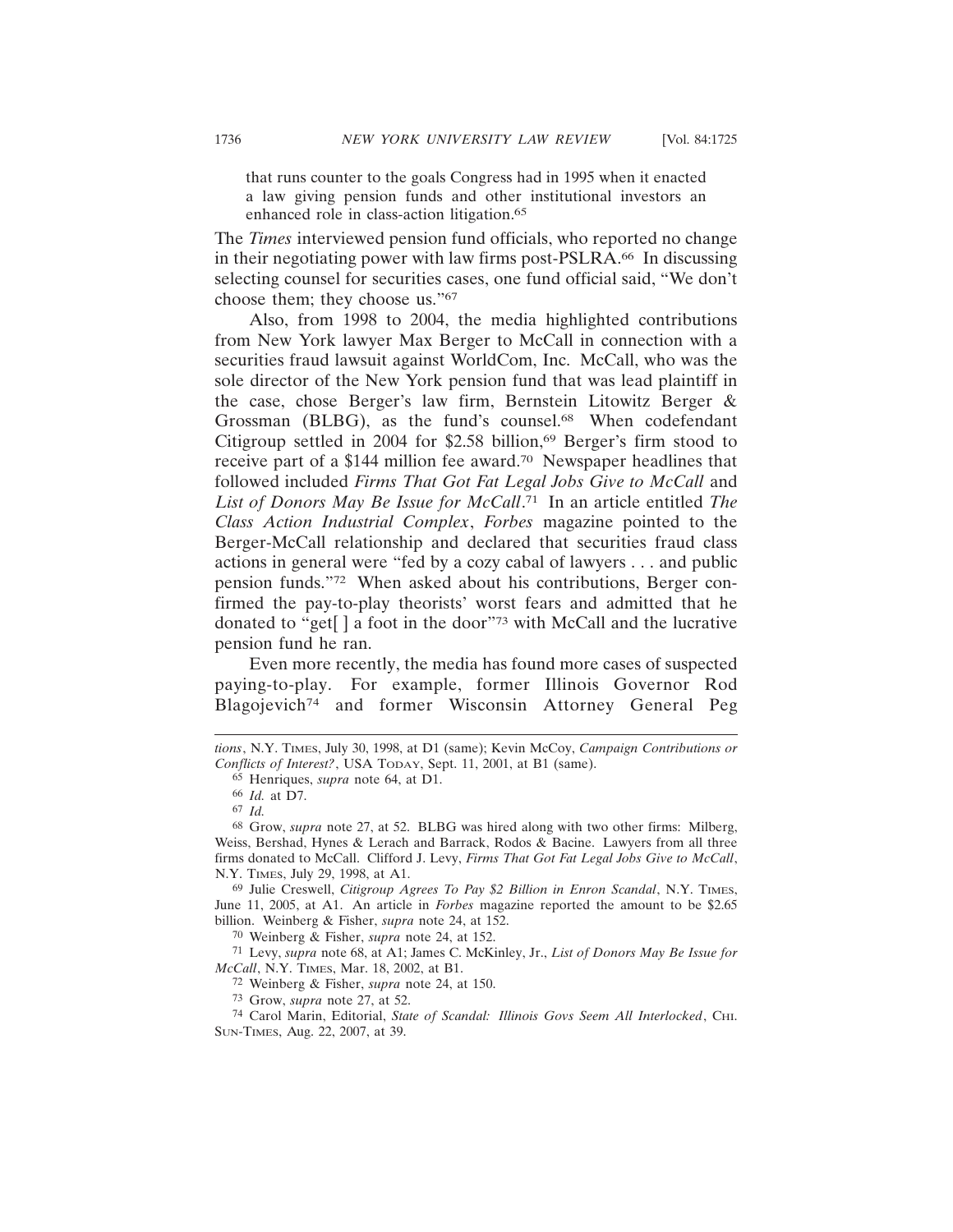Lautenschlager<sup>75</sup> both came under fire in the press and from their political opponents for accepting contributions from lawyers in exchange for handing out government legal business.

## *B. Paying-To-Play Concerns in the Legal Literature*

Paying-to-play concerns in securities fraud class actions have received brief mention in several scholarly articles but have been discussed thoroughly in only a few papers. My research revealed only two attempts at empirical studies of the practice, although both studies used indirect measures of paying-to-play, rather than examining lawyers' campaign contributions.76

As an example of scholarly treatment of paying-to-play, Samantha Cohen predicted in 1999 (before institutions began serving as lead plaintiffs in large numbers) that paying-to-play would become the "new rule of the game" in securities class actions.77 Cohen offered as evidence the *Cendant* litigation, reports of paying-to-play by bond dealers in competing for municipal underwriting work,78 a newspaper report suggesting that lawyers had been making increased contributions to elected officials who ran pension funds since the passage of the PSLRA, and concerns about this practice voiced by the Securities and Exchange Commission (SEC) and the ABA.79 Cohen highlighted the agency cost concerns presented by paying-to-play by noting that it not only harms the investors and taxpayers whose money is in the client funds but also the other plaintiffs' lawyers who are shut out of work because they did not make political contributions.<sup>80</sup> Cohen also discussed proposals for reform and ultimately recommended that courts use a competitive bidding process to select class counsel instead of allowing the lead plaintiff to select the firm as dictated by the PSLRA.81

<sup>75</sup> Stacy Forster & Patrick Marley, *Attorney General Again Cleared; Donation Acceptance Didn't Violate Rules, Ethics Board Says*, MILWAUKEE J. SENTINEL, Aug. 26, 2006, at B1.

<sup>76</sup> *See* Cox & Thomas, *supra* note 6, at 1613–14 & nn.108–13 (discussed at *infra* notes 85–89 and accompanying text); David H. Webber, *Is "Pay-To-Play" Driving Public Pension Fund Activism in Securities Class Actions? An Empirical Study* 2 (N.Y. Univ. Law and Econ. Research Paper Series, Working Paper No. 09-28, 2009), *available at* http://ssrn.com/ abstract=1432497 (discussed at *infra* notes 92–93 and accompanying text).

<sup>77</sup> Cohen, *supra* note 14.

<sup>78</sup> *Id.* at 1333–35, 1342–43.

<sup>79</sup> *Id.* at 1341 & n.73, 1343.

<sup>80</sup> *Id.* at 1332.

<sup>81</sup> *Id.* at 1354; *see* Private Securities Litigation Reform Act of 1995 § 101(a), 15 U.S.C. § 78u-4(a)(3)(B)(v) (2006) ("The [lead] plaintiff shall, subject to the approval of the court, select and retain counsel to represent the class.").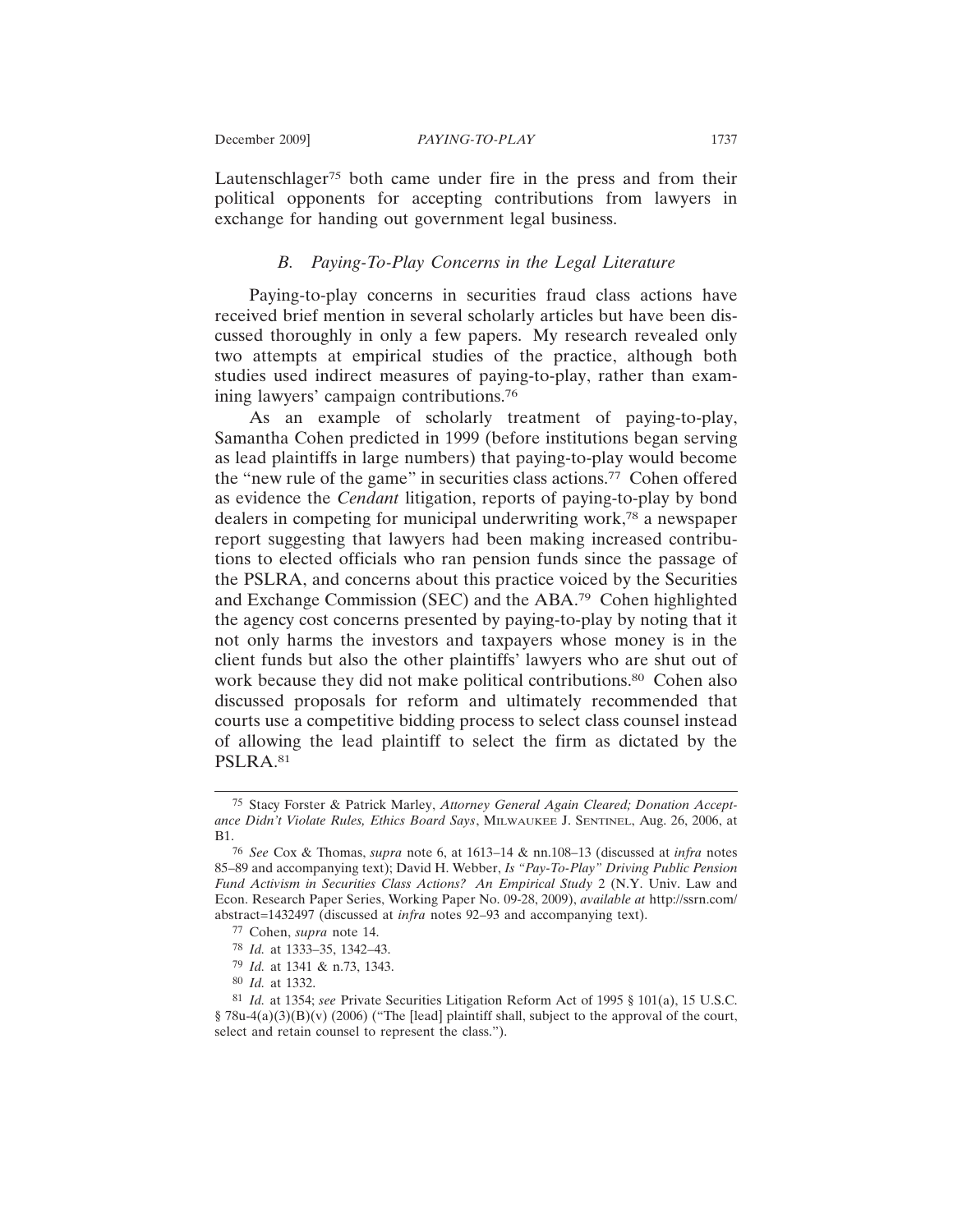In 2001, John C. Coffee, Jr. discussed paying-to-play, also by citing *Cendant*. He wrote that a "network of relationships exists between an increasingly national plaintiffs' bar and those state officials who have actual control over state and municipal pension funds."82 Coffee cited a newspaper article that found New York and Philadelphia lawyers contributing to the campaigns of state treasurers in distant states.83 He then suggested that paying-to-play "seem[ed] pervasive" and discussed possible reforms.84

In 2006, James D. Cox and Randall S. Thomas recognized that paying-to-play had been "difficult to verify empirically."85 In their paper, they discussed paying-to-play by citing allegations of the practice in the media, including those in *Cendant*. 86 Cox and Thomas then attempted to find their own empirical evidence of paying-to-play. Instead of looking directly at political contributions by law firms, they examined instances of plaintiffs' law firms hiring state-level lobbyists. Cox and Thomas's theory was that the firms hired lobbyists to persuade state officials who ran public pension funds to file suit or select a particular firm as counsel. $87$  Cox and Thomas had difficulty obtaining complete data but did find that three plaintiffs' law firms had disclosed hiring lobbyists in six states total.88 Nevertheless, Cox and Thomas argued that to the extent that firms engage in hiring lobbyists, it "appears to be just part of a larger tapestry of 'pay-to-play' practices by law firms generally."89

In 2008, Charles Silver and Sam Dinkin proposed increasing the incentives, and thus competition, for individuals and institutions to serve as lead plaintiff, hoping that the increased incentives would outweigh any control law firms could exercise by paying-to-play.<sup>90</sup> In describing the state of paying-to-play today, Silver and Dinkin recognized that "the volume and frequency of class action lawyers' political contributions are unknown" and relied on anecdotal evidence from newspaper reports, as well as the strong push for regulation, to argue that "political contributions are widespread."91

<sup>82</sup> John C. Coffee, Jr., *"When Smoke Gets in Your Eyes": Myth and Reality About the Synthesis of Private Counsel and Public Client*, 51 DEPAUL L. REV. 241, 244 (2001).

<sup>83</sup> *Id.* (citing McCoy, *supra* note 64).

<sup>84</sup> *Id.*

<sup>85</sup> Cox & Thomas, *supra* note 6, at 1590–91.

<sup>86</sup> *Id.* at 1611–13.

<sup>87</sup> *Id.* at 1613 (relying on anecdotal reports from "several pension fund officials").

<sup>88</sup> *Id.* at 1613–14 & nn.108–13.

<sup>89</sup> *Id.* at 1614.

<sup>90</sup> Charles Silver & Sam Dinkin, *Incentivizing Institutional Investors To Serve as Lead Plaintiffs in Securities Fraud Class Actions*, 57 DEPAUL L. REV. 471, 472–73 (2008). 91 *Id.* at 484.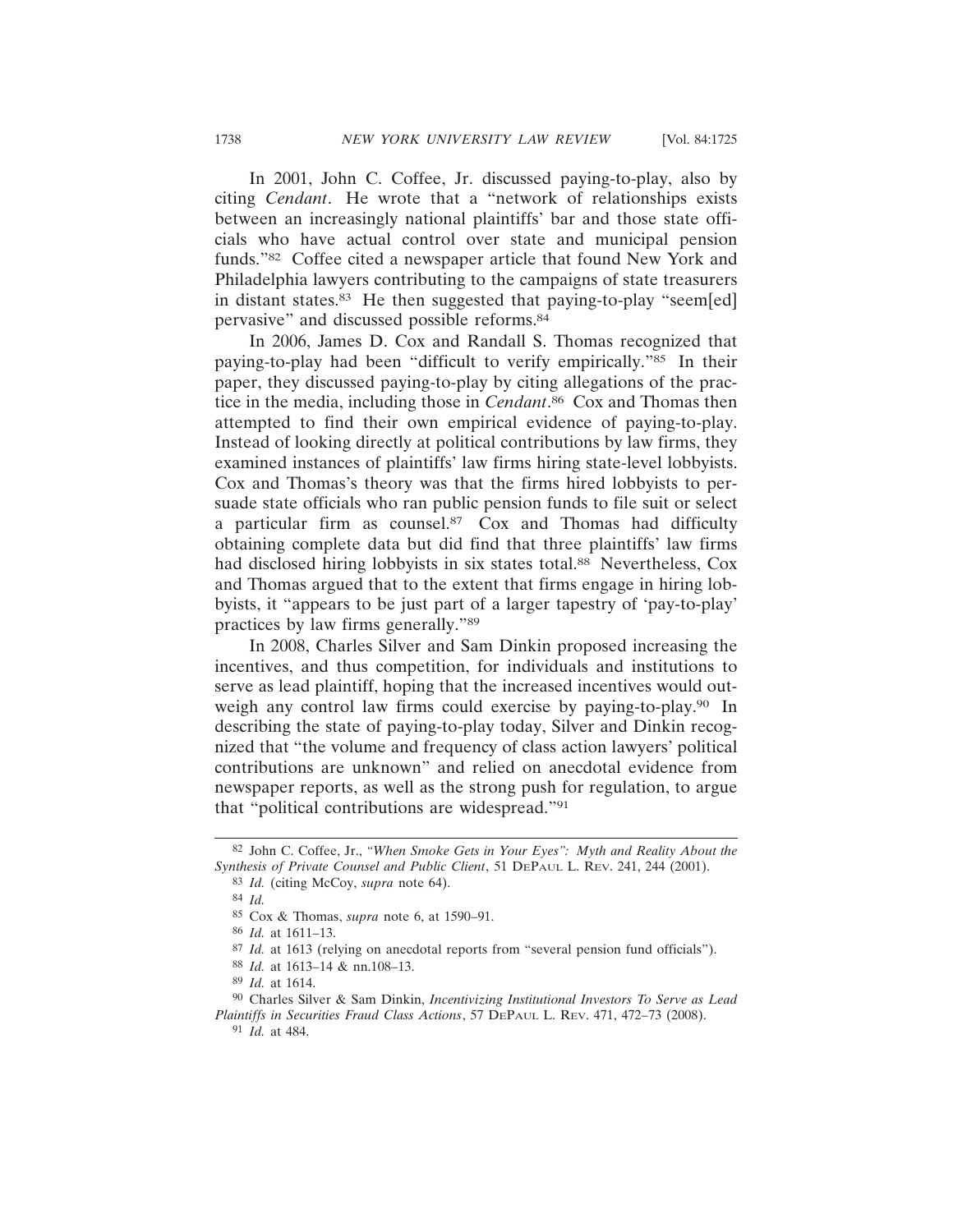Most recently, in 2009, David H. Webber studied the membership of pension funds' boards and found that the percentage of politicians on the board of a fund that had filed at least one securities class action correlated negatively with the number of times that the fund had filed to be lead plaintiff.92 Webber also found that the number of fund beneficiaries serving on the board correlated positively with the number of lead-plaintiff filings. Webber argued that these findings "suggest that the influence of 'pay-to-play' on public pension fund securities litigation activism has been overstated."93 However, Webber did not investigate the selection of particular plaintiffs' law firms or examine political contributions from law firms to pension fund officials.

While the current literature on paying-to-play has helped shed light both on the ways in which plaintiffs' lawyers can circumvent the PSLRA and on the harms that could result to the class-action mechanism, there has yet to be an empirical study of campaign contributions from lawyers to elected officials affiliated with pension fund–lead plaintiffs.

# *C. Reforms To Stop Paying-To-Play Today*

Paying-to-play fears based on anecdotal evidence and media reports have led to calls for reform by policymakers and legal scholars. In some cases, courts, pension funds, and legislatures have implemented real changes. These proposals may be necessary if paying-toplay is indeed "pervasive"94 and if it has a negative impact on securities class actions. These reforms, however, are not without cost—they all sacrifice something in an attempt to close off pension fund officials from campaign contributions. Generally, there have been four different types of reforms proposed or enacted to combat the perceived paying-to-play problem.95

<sup>92</sup> Webber, *supra* note 76, at 2.

<sup>93</sup> *Id.* Webber argued that paying-to-play had been overstated because one would expect the number of politicians on a fund's board and, thus, a fund's "political influence," to correlate positively with fund litigation activism. *Id.* at 19. However, it is not clear that a fund with ties to only one politician is any less likely to be susceptible to paying-to-play practices than a fund with ties to many politicians. On the contrary, law firms may find it easier to contribute to, and win the favor of, a fund solely controlled by one politician, or with only one politician on its board. Funds with many elected officials and, thus, competing interests, may be harder to "buy." Regardless, it is difficult to evaluate the presence of paying-to-play without reference to lawyers' campaign contributions.

<sup>94</sup> *See supra* note 84 and accompanying text.

<sup>95</sup> There have been other proposals in addition to those mentioned here, including increasing incentives for pension funds to act as lead counsel and providing for more judicial discretion in selecting counsel. For a thorough discussion of paying-to-play and broader PSLRA reform proposals, see generally Andrew S. Gold, *Experimenting with the*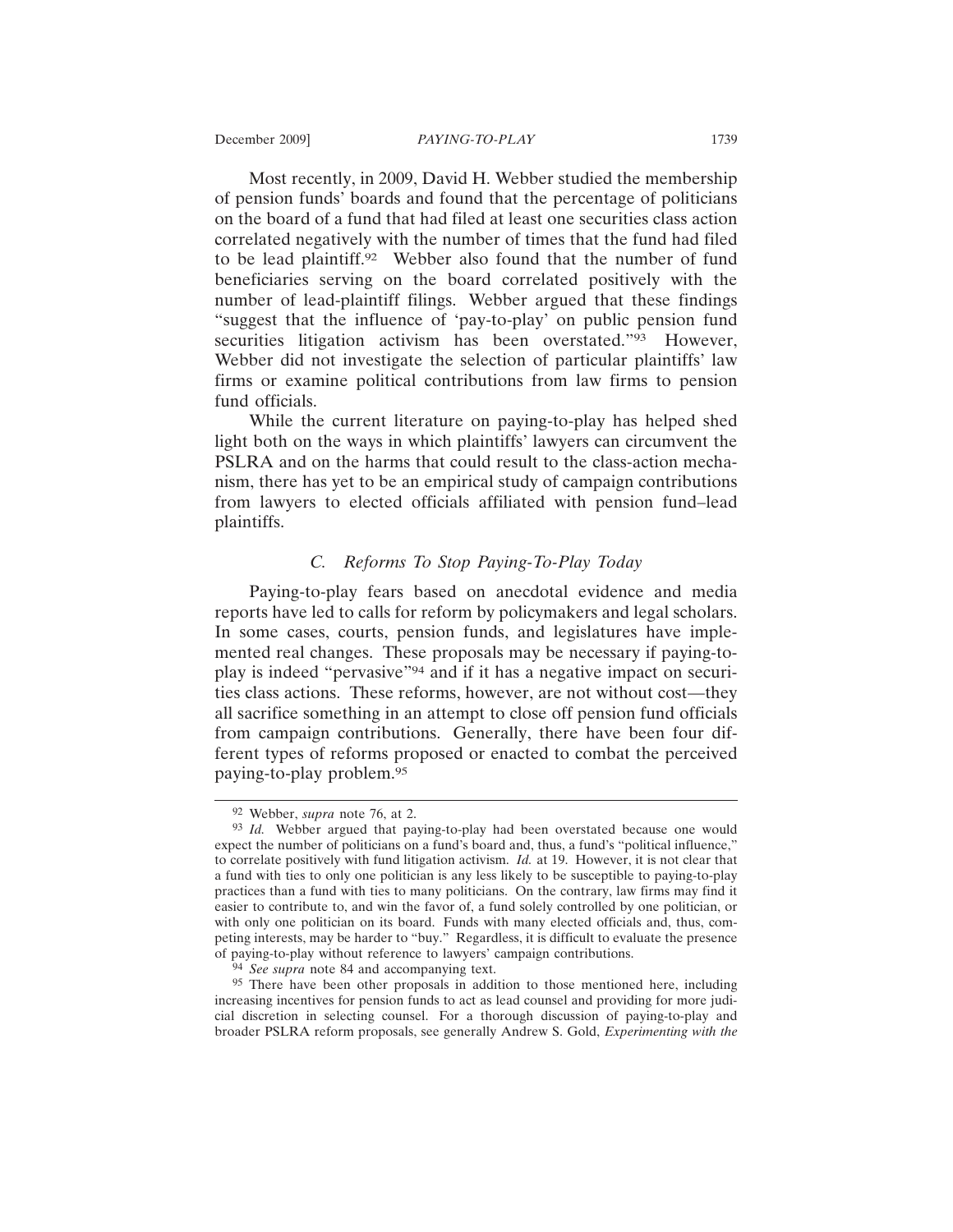#### *1. Disclosure to Courts*

The first proposal is that the fund attempting to be named lead plaintiff or, in some versions, the law firm attempting to be appointed lead counsel, should disclose to the court any campaign contributions from the selected law firm to any official "possessing direct oversight and authority over the fund."96 If the law firm has made any contributions, then the court would have the power to decide whether to allow the plaintiff's selection to serve as class counsel and whether to allow the fund to continue as lead plaintiff.<sup>97</sup> In the version of this proposal put forward by the Third Circuit's Task Force on the Selection of Class Counsel, the burden would be on the institutional investor to disclose any contributions and, if any had been made, to make a "showing that the choice of counsel was not affected by any campaign contribution."98

The Securities Litigation Attorney Accountability and Transparency Act (SLAATA), first introduced in Congress in May 2006 and reintroduced in February 2008, would enact this proposal by requiring each plaintiff and attorney filing a securities class action to disclose any "direct or indirect payment" from the lawyer to the plaintiff.<sup>99</sup> The court would then determine whether the attorney was disqualified from representing the plaintiff.

*Lead Plaintiff Selection Process in Securities Class Actions: A Suggestion for PSLRA Reform*, 57 DEPAUL L. REV. 447 (2008).

<sup>96</sup> *In re* Cendant Corp. Litig., 264 F.3d 201, 270 n.49 (3d Cir. 2001) (suggesting that district courts could properly require such disclosure); *see also* LUIGI ZINGALES ET AL., Interim Report of the Committee on Capital Markets Regulation 83–84 (2006), *available at* http://www.capmktsreg.org/pdfs/11.30Committee\_Interim\_ReportREV2.pdf (recommending that SEC petition courts as amicus to require disclosure of political contributions made by counsel to lead plaintiffs prior to court's selection of either lead plaintiff or lead counsel).

<sup>97</sup> *See Cendant*, 264 F.3d at 270 n.49*.* ("If any such contributions have been made, the court could also require that the fund submit a sworn declaration describing the process by which it selected counsel and attesting to the degree to which the selection process was or was not influenced by any elected officials."); *see also In re* Cavanaugh, 306 F.3d 726, 732–33 (9th Cir. 2002) (noting such information would be relevant to court where it cast "genuine and serious doubt" on plaintiff's "willingness or ability to perform the functions of lead plaintiff").

<sup>98</sup> *Third Circuit Task Force Report on Selection of Class Counsel,* 74 TEMP. L. REV. 689, 765 (2001). Then–Chief Judge Edward Becker formed the Third Circuit's Task Force to evaluate the "class action landscape" after both the passage of the PSLRA and the innovation of judicial auctions to select class counsel. *Id.* at 689–90. The Report primarily relied on the *Cendant* case and testimony from securities plaintiffs' lawyers representing institutional investors, who said that paying-to-play "might be a concern." *Id.* at 755. It noted that "the possibility of collusion between institutional investors and chosen counsel remains of concern" despite other proposed reforms. *Id.* at 756.

<sup>99</sup> H.R. 5491, 109th Cong. § 3(a) (2006).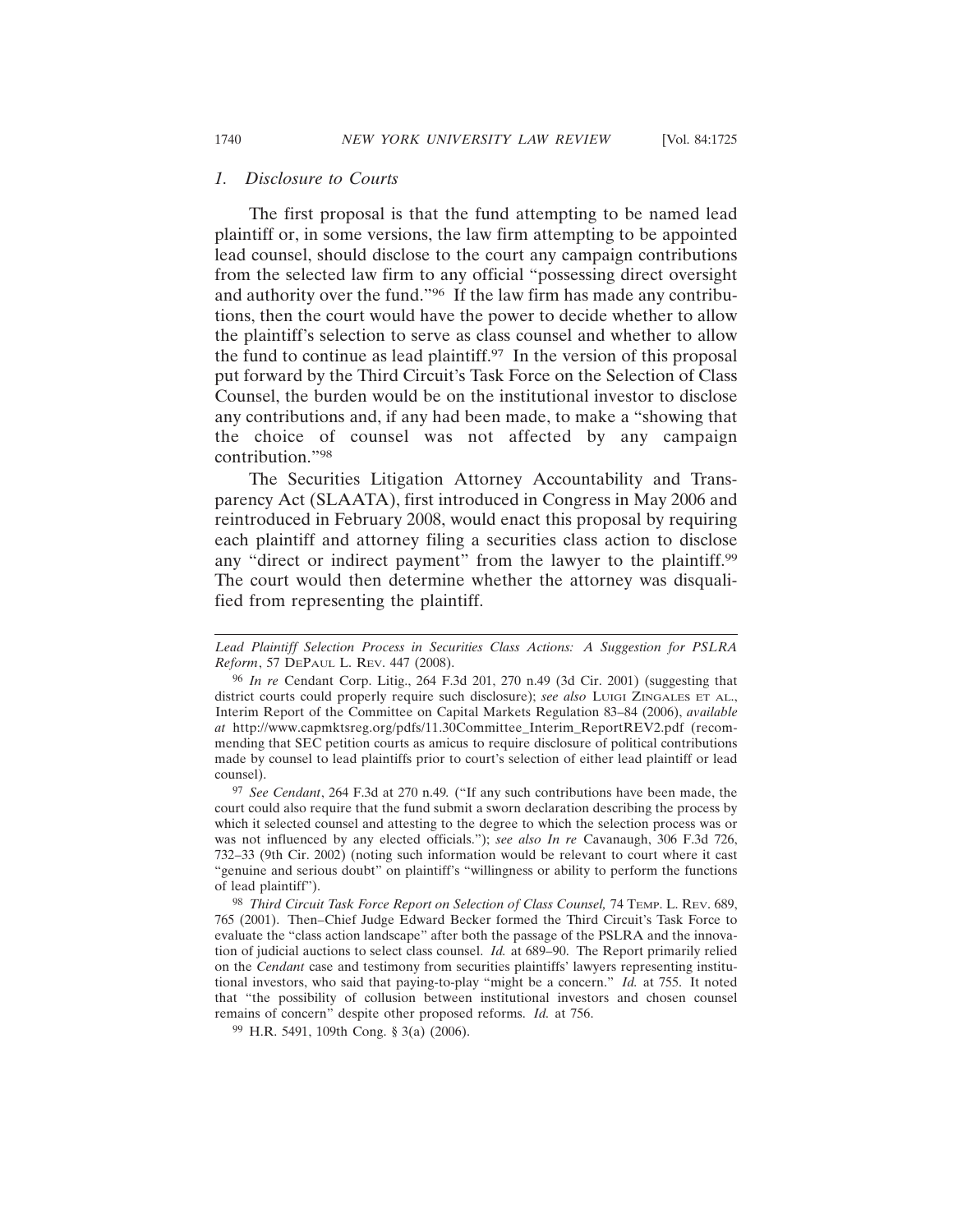## *2. Campaign Contribution Limits*

The second proposal is simply a stricter version of the first—to bar a law firm or lawyer who makes a campaign contribution to an elected official connected with a public pension fund from receiving legal work from the fund for the next two years or longer.100 The ABA and the SEC led a movement to implement this reform by amending the rules governing lawyers' ethics.

In 1997, Arthur Levitt, then-chairman of the SEC, noted that only 25% of the public thought that lawyers were "honest and ethical" and said that "[p]ay-to-play presents just about as clear an ethical choice as the legal community is ever going to get."101 Levitt and Harvey Goldschmid, then–general counsel of the SEC, encouraged the ABA to change its rules of professional conduct to prevent the practice more effectively. Goldschmid told the *New York Times* that "[i]f we allow wild political contributions to be made to get public benefits, . . . we're going to create questions about the integrity of the people and the integrity of the process."102 Goldschmid was also part of an ABA task force that recommended new limits on political contributions from lawyers.103 In February 2000, partly in response to these paying-to-play concerns, the ABA amended Model Rule of Professional Conduct 7.6 to prohibit lawyers from accepting "a government legal engagement" if they made political contributions for the purpose of being considered for legal work.104

These first two proposals have costs, however, as they would limit lawyers' participation in the political process. Certainly under the second, automatic-removal proposal, lawyers currently representing institutional investors (or those who might, either individually or as part of a firm) would be wary of contributing to pension fund officials. This worry would also exist under the first, mere-disclosure proposal, because it would be uncertain what level of political contributions would trigger a court's removal of a lead plaintiff or law firm from a case. Lawyers would in effect be forced to trade participation in the

<sup>100</sup> This was proposed by the New York City Bar Association and was modeled on Rule G-37 of the Municipal Securities Rulemaking Board, which governs securities firms in municipal bond markets. Michael Higgins, *Pondering "Pay To Play": ABA Scrutinizes Link Between Campaign Contributions and Legal Work*, 83 A.B.A. J. 96, 96 (Nov. 1997); *see also* ZINGALES ET AL., *supra* note 96. Rule G-37 similarly bans a securities broker from engaging in a business transaction with a securities issuer if the broker made a political contribution to the issuer within the prior two years. Mun. Sec. Rulemaking Bd. Rule G-37(b)(i) (2005), *available at* http://www.msrb.org/msrb1/rules/ruleg37.htm.

<sup>101</sup> Cohen, *supra* note 14, at 1334.

<sup>102</sup> Henriques, *supra* note 64, at D1, D7.

<sup>103</sup> *Id.* at D7.

<sup>104</sup> MODEL RULES OF PROF'L CONDUCT R. 7.6 & annot. (2003).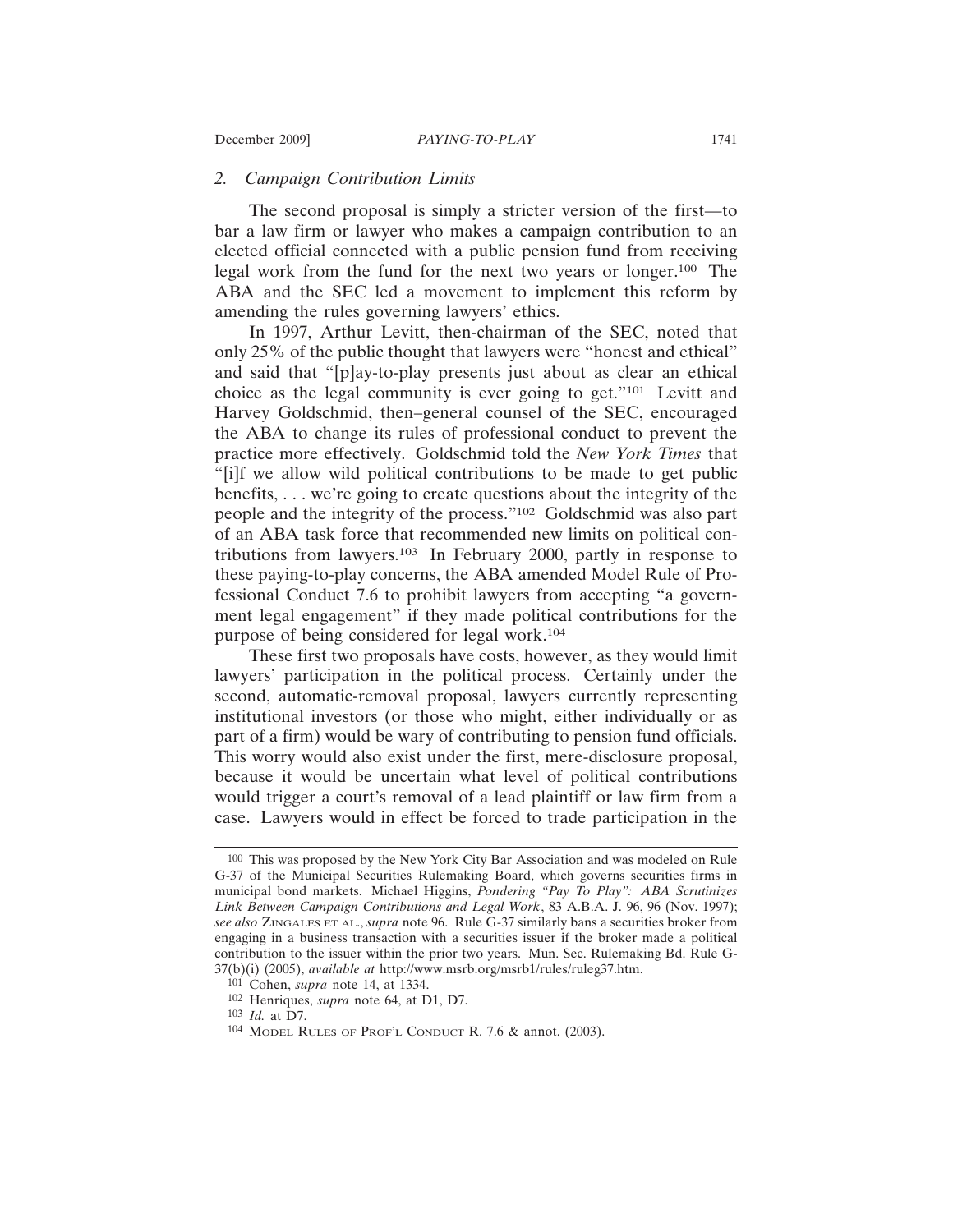political process for the ability to compete for lucrative legal work.105 Even contributions to elected officials in lawyers' own states, whom lawyers would vote for, would presumably raise a court's suspicion.<sup>106</sup>

In addition, while the question of whether a disclosure or campaign contribution limitation would amount to a violation of the First Amendment's freedom of speech protections is beyond the scope of this Note, it must be noted that limitations on individuals' contributions to political campaigns garner the highest level of protection under the First Amendment.107 Even if the proposals are constitutional, it is important to acknowledge that these reforms would impose limitations and uncertainty on a lawyer's freedom of speech and participation in the political process.108

The costs associated with these proposals may or may not be offset by the benefits, depending on the extent of the paying-to-play practice and its effects. These are questions this Note begins to answer in Part III.

#### *3. Restructuring Pension Fund Management*

Third, reformers have suggested that the structure of state pension funds should be changed, so that a "non-partisan board of trustees" either completely substitutes for the political officials who run the funds, or alternatively, is entrusted with the power to make litigation decisions, including whom and when the funds sue and which lawyers they hire. The Florida State Pension Fund Retirement System has adopted this suggestion by vesting the power to make liti-

<sup>105</sup> For a discussion of difficulties in enforcing this rule and other problems, see Alberto Bernabe, *Coming Soon to a Law Practice Near You: The New (and Improved?) Illinois Rules of Professional Conduct*, 39 LOY. U. CHI. L.J. 691, 739–40 (2008).

<sup>106</sup> *See infra* Part III.D.1.

<sup>107</sup> *See* Buckley v. Valeo, 424 U.S. 1, 19–23, 29 (1976) (holding limitation on individuals' campaign contributions valid even though strict scrutiny applied). It seems that a rule for securities litigation modeled on the bond market's Rule G-37 would not violate the free speech protections of the First Amendment, as the Court of Appeals for the District of Columbia Circuit has held Rule G-37 to be constitutional. *See* Blount v. SEC, 61 F.3d 938, 944–47 (D.C. Cir. 1995) (holding Rule G-37's limitations on campaign contributions constitutional under strict scrutiny review). However, John Coffee rightly points out that the *Blount* case was decided before the Supreme Court's more recent cases striking down campaign contribution and expenditure limits as unconstitutional. John C. Coffee, Jr., *"Pay-To-Play" Reform: What, How and Why?*, N.Y. L.J., May 21, 2009, at 5, 7 (citing Randall v. Sorrell, 548 U.S. 230 (2006) (holding limits on campaign contributions by individuals and expenditures by candidates to be unconstitutional) and FEC v. Wisconsin Right to Life, Inc., 551 U.S. 449 (2007) (holding limits on independent expenditures by corporations to be unconstitutional)).

<sup>108</sup> In *Buckley v. Valeo*, the Supreme Court held that a campaign contribution is a "symbolic act" that "serves as a general expression of support for the candidate and his views . . . ." 424 U.S. 1, 21 (1976) (per curiam).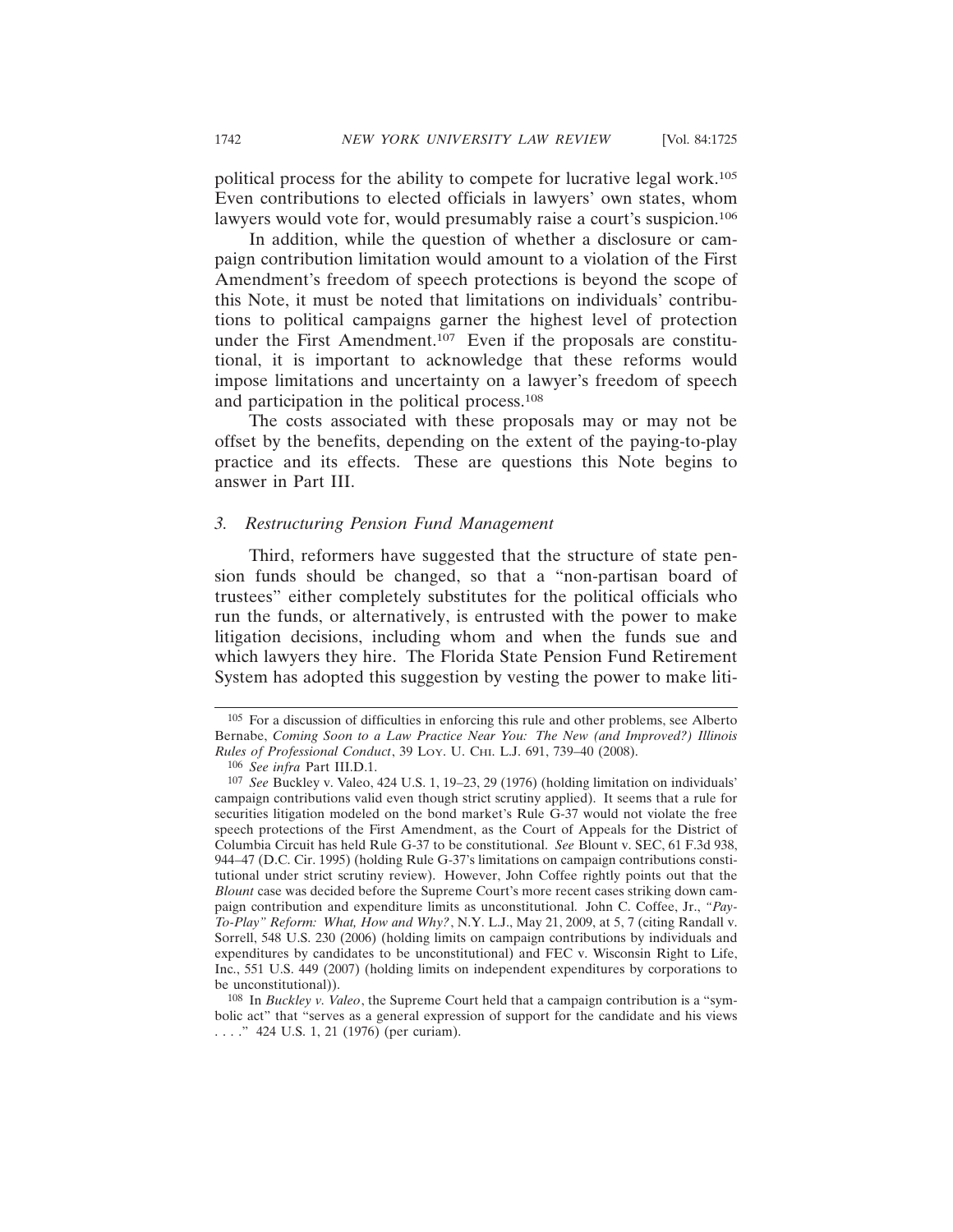gation decisions in a non-partisan board.109 The State of Wisconsin has adopted a similar reform.<sup>110</sup>

This proposal, too, has costs. Presumably, state pension funds commonly have elected officials serving either directly on their boards or appointing other members of their boards, which allows for state government control of the funds. This direct connection to elected officials provides for democratic accountability with regard to the funds' successes and failures, including their litigation decisions. If paying-to-play is pervasive, removing elected officials from management roles might be necessary, but it will come at the cost of reducing government accountability. As John Coffee has noted, this kind of reform would result in a "far more anti-democratic" system of pension-fund governance.<sup>111</sup>

## *4. Class Counsel Selected by Court-Run Auction*

Finally, the fourth proposal is that an auction run by the court should select class counsel, rather than the lead plaintiff.112 The SLAATA, discussed above, would allow the court to "employ alternative means in the selection and retention of counsel . . . including a competitive bidding process," such as an auction.113 In selecting counsel through an auction, the court would request bids from several law firms, asking them to indicate their qualifications to represent the class and their proposed attorneys' fees. Under this proposal, the court would typically select the most adequate firm that offered the class the best deal with respect to attorneys' fees. Judge Vaughn Walker pioneered a court-run auction to select the class representative in *In re Oracle Securities Litigation*, a pre-PSLRA case.114 Since then, and continuing beyond the passage of the PSLRA, some courts around the country have used variations on an auction to replicate the

<sup>109</sup> Coffee, Jr., *supra* note 82, at 244–45. The *Wall Street Journal* recently noted that the Mississippi Senate passed a bill that both required the state's attorney general to conduct competitive bidding for legal contracts and instituted a review board to examine state contracts. Editorial, *Lawsuit Inc.*, WALL ST. J., Feb. 25, 2008, at A14.

<sup>110</sup> *See* Henriques, *supra* note 64, at D7 (describing Wisconsin's counsel-selection process).

<sup>111</sup> Coffee, Jr., *supra* note 82, at 245.

<sup>112</sup> *Id.* at 244; *see also* Jill E. Fisch, *Aggregation, Auctions, and Other Developments in the Selection of Lead Counsel Under the PSLRA*, 64 LAW & CONTEMP. PROBS. 53, 80 (2001) (explaining that bidding firms submit fee structure proposals to courts, which then select lead counsel and attorneys' fees).

<sup>113</sup> *See* H.R. 5491, 109th Cong. § 4(b) (2006) ("In exercising the discretion of the court over the approval of lead counsel, the court may employ alternative means in the selection and retention of counsel for the most adequate plaintiff, including a competitive bidding process.").

<sup>114</sup> *In re* Oracle Sec. Litig., 136 F.R.D. 639 (N.D. Cal. 1991).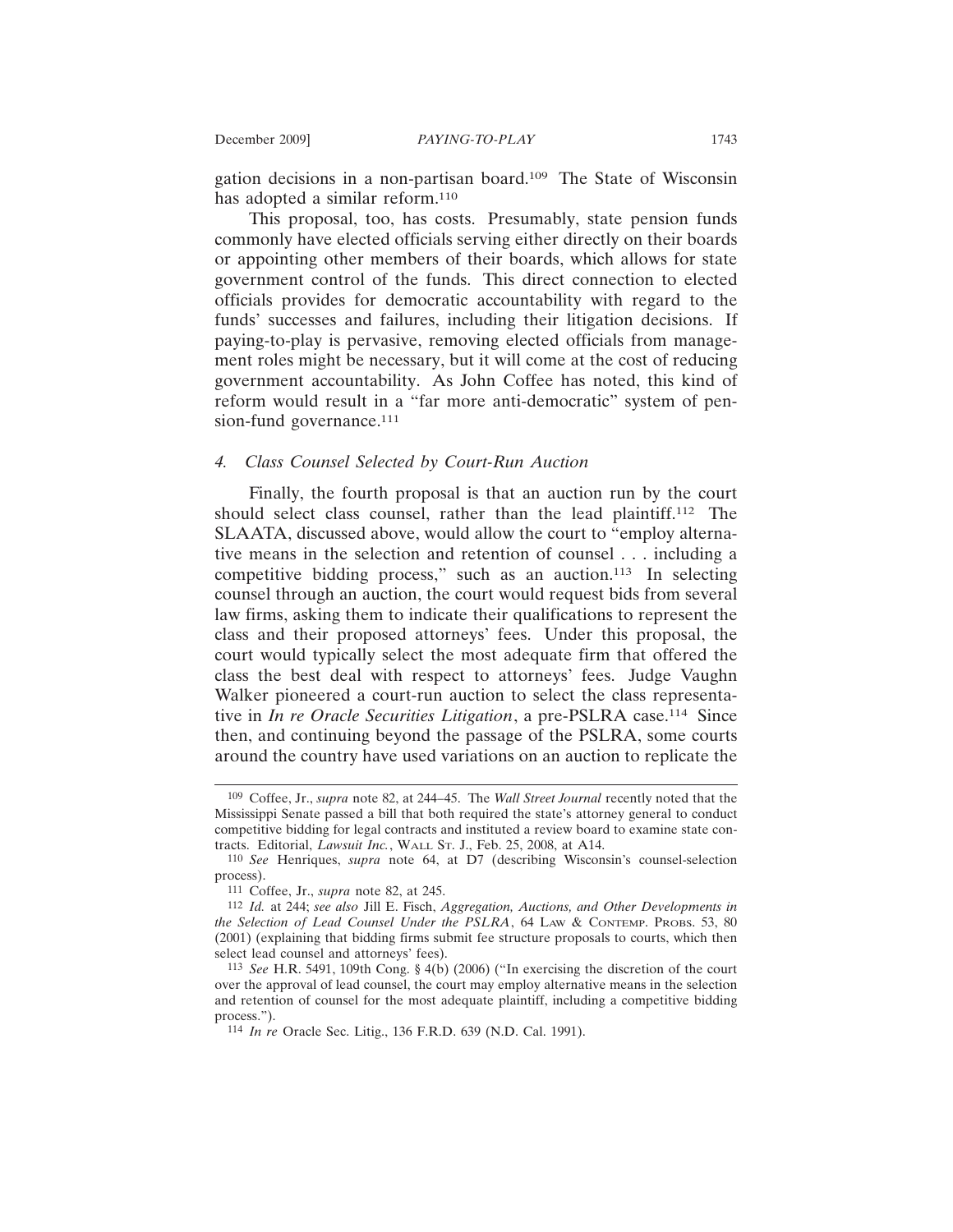market's selection of law firms within a court's chambers;<sup>115</sup> however, most courts, especially more recently, have disfavored this practice.116

As other commentators have noted, a court-run auction to determine class counsel in a securities fraud class action "is inconsistent with the language of the PSLRA."<sup>117</sup> The PSLRA, both in its text and intent, instructs the court to appoint the "most adequate *plaintiff*,"118 not the most adequate law firm, and then provides that "most adequate plaintiff" with its choice of lead counsel.119 The court's only power under the PSLRA is to veto the plaintiff's selection, not to dictate whom the plaintiff must choose.120 By replacing the lead plaintiff's selection of counsel with the court's, a court implementing this proposal would undermine the PSLRA's intent to empower the *lead plaintiff* to select and monitor class counsel. This would have the same effect as paying-to-play: The lead plaintiff would be disempowered from actually controlling the class action. This proposal would also defeat Congress's explicit intent to target sophisticated institutional investors, who have experience with securities investment, and thus ostensibly are more able to control securities litigation decisions.

Even outside of the PSLRA context, court-run auctions are a controversial device, and others have thoroughly pointed out their costs and benefits.121 Briefly, one concern is that courts are institutionally ill-equipped to replicate market selection. They will often not know if a fair, optimally efficient price has been reached through the auction.122 The court may overestimate the amount of work the plaintiff's lawyer will have to put into the case and the class may overpay in fees. Conversely, simply selecting the firm offering the lowest attorneys' fees will not work—if the fees turn out to be too low to make the case worthwhile for the law firm, the firm will have an incentive to cut its losses and settle quickly, likely at a price below what the plain-

<sup>115</sup> *See, e.g.*, *In re* Bank One S'holders Class Actions, 96 F. Supp. 2d 780, 784–90 (N.D. Ill. 2000); *In re* Cendant Corp. Litig., 182 F.R.D. 144, 150–52 (D.N.J. 1998); Rafferty v. Mercury Fin. Co., No. 97 C 624, 1997 WL 529553, at \*3 (N.D. Ill. 1997).

<sup>116</sup> *See In re* Cavanaugh, 306 F.3d 726, 734 & n.14 (9th Cir. 2002) (noting that auction would interfere with authority of lead plaintiff); *In re* Cendant Corp. Litig., 264 F.3d 201, 273–77 (3d Cir. 2001) (holding that auction is inappropriate in most PSLRA cases); *In re* Microstrategy, Inc. Sec. Litig., 172 F. Supp. 2d 778, 786 n.21 (E.D. Va. 2001) (rejecting auction because plaintiff, not court, should select counsel).

<sup>117</sup> *See* Fisch, *supra* note 112, at 91.

<sup>118</sup> Private Securities Litigation Reform Act of 1995 § 101(a), 15 U.S.C. § 77z-1(a)(3)(B)(i) (2006) (emphasis added).

<sup>119</sup> *Id.* § 77z-1(a)(3)(B)(v); Fisch, *supra* note 112, at 91.

<sup>120</sup> § 77z-1(a)(3)(B)(v); Fisch, *supra* note 112, at 91.

<sup>121</sup> *See, e.g.*, Fisch, *supra* note 112, at 83, 94.

<sup>122</sup> *Id.* at 94.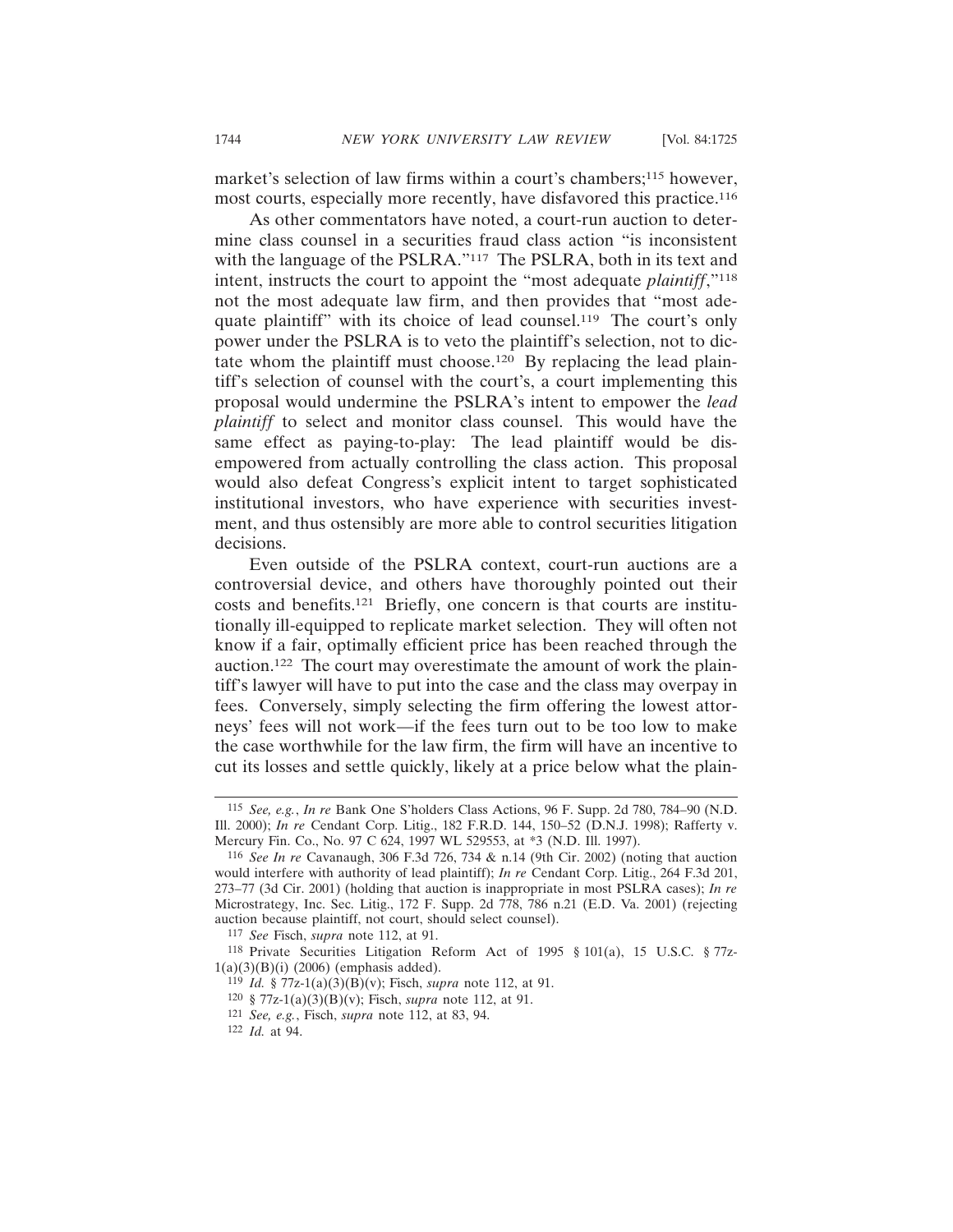tiffs should otherwise receive.123 Finally, the lowest bidder might not provide the best or even adequate representation.124 In sum, replacing the PSLRA's current framework with a court-run auction carries both statutory and functional concerns that should not be ignored.

Part II of this Note discussed the rise of paying-to-play fears prompted largely by high-profile anecdotal evidence in the media and the corresponding lack of empirical evidence of campaign contributions from law firms to pension funds in the legal literature. Part II also discussed possible proposals for reform and their likely costs. This Note argues that because these reforms are not costless, a comprehensive understanding of paying-to-play theory is necessary before we implement reforms. Part III begins that study by reporting on the first necessary element of the paying-to-play theory: campaign contributions from law firms to the pension funds that selected them as counsel.

#### III

## **STUDY**

Anecdotal evidence and statements from the media, courts, and legal institutions reflect significant concern over paying-to-play. The core of the paying-to-play theory is that campaign contributions improperly influence lead plaintiffs' litigation decisions and upset the balance of power that the PSLRA tried to restore. A fundamental assumption that has so far gone untested, however, is that law firms are, in fact, giving significant political contributions to pension fund officials. In this Part, I examine whether law firms make campaign contributions at all to the pension funds that select them as counsel.

# *A. Data and Methodology*

The data in Part III of this Note covers all federal securities class actions filed in the United States from 2002 to 2006. The case dataset, including the case name, the filing date, the filing plaintiffs, and the law firms involved, was provided to me by Securities Class Action Services, a division of RiskMetrics Group. I selected this time period because, prior to 2002, institutional investors had not begun to serve

<sup>123</sup> Another problem often raised in connection with auctions is that they remove the incentive for a firm to be the first-filer and thus to be the firm that finds and documents illegal activity. In the PSLRA context, however, the first-filer's benefit has already been removed and replaced with a presumption that the plaintiff with the largest financial interest will be lead plaintiff, so this concern is not present here.

<sup>124</sup> Fisch, *supra* note 112, at 83.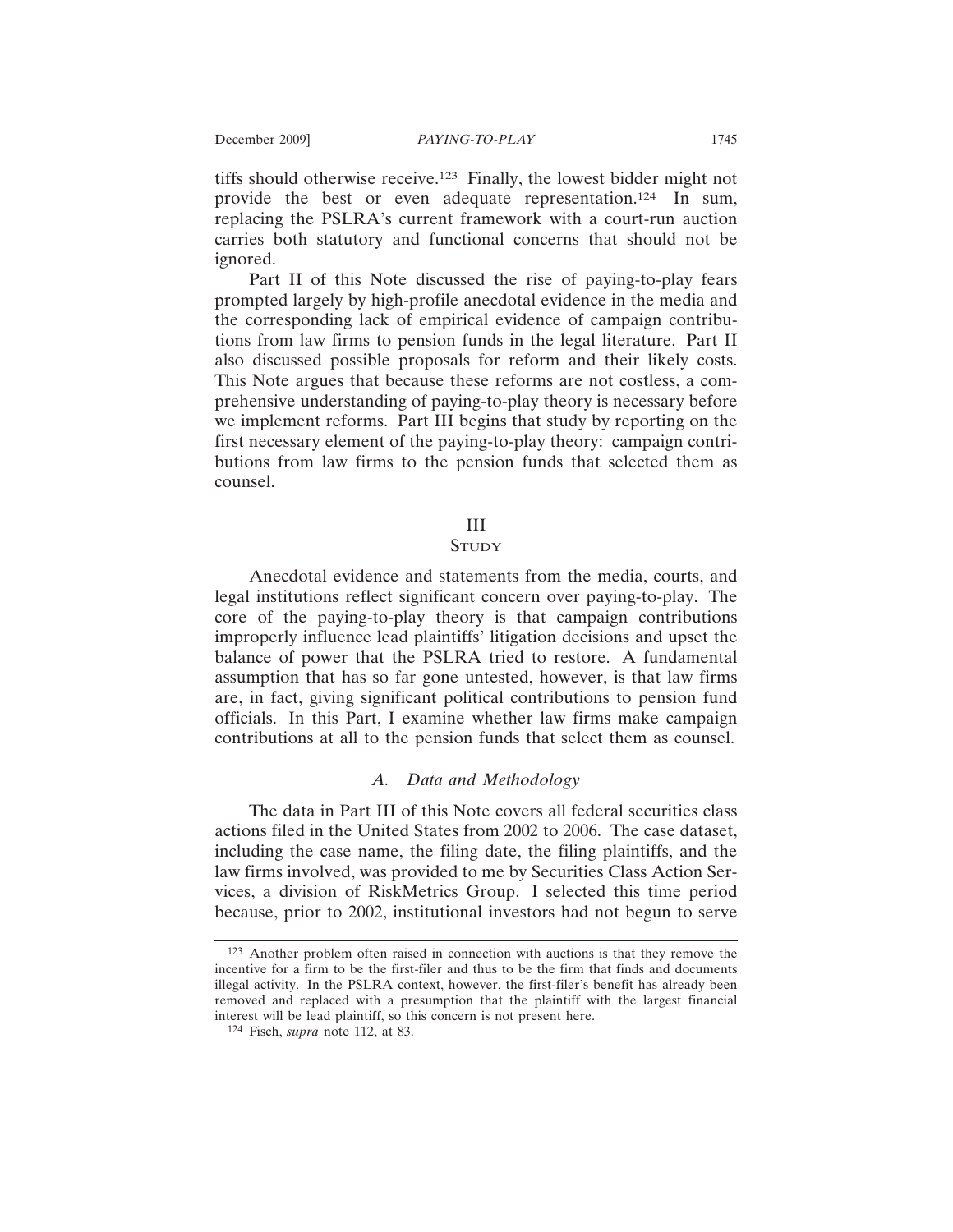as lead plaintiffs under the PSLRA in large numbers,125 and after 2006, complete information on the lead plaintiff and selected class counsel would not be available for all cases in the dataset. The selected time period also allows an examination of political contributions made by law firms to pension fund officials both before and after the law firm is selected.126

Of the 1076 securities class actions in the dataset, I identified the 445 cases where at least one institutional investor filed to be lead plaintiff. Finally, I narrowed my dataset to the seventy-four cases where the filing lead plaintiff was an institutional investor with at least one state-level elected official, or a person appointed by a state-level elected official, on its controlling board.127 My narrowed case dataset, then, includes all of the cases filed from 2002 to 2006 where state-level paying-to-play would be possible.128

After narrowing my dataset, I identified the membership of the controlling boards of the plaintiff institutional investors at the time the case was filed.129 For fund board positions that were ex officio, I determined who held the relevant elected office at the time of the filing of the complaint in the case.<sup>130</sup> For fund positions that were

127 I used the institutions' websites to determine the composition of their boards. In a few cases, I communicated with the funds' staff if the relevant information was not available online. I was able to determine the board membership of all of the funds in my dataset. I did not include non-state-level elected officials because these officials typically do not report campaign finance information to a state agency.

<sup>125</sup> *See supra* notes 44–46 and accompanying text.

<sup>126</sup> While at first glance, one might expect that paying-to-play contributions would be given to pension fund officials before the law firm is selected, firms could equally pay-toplay by promising that contributions would be made after the firm is selected or even after resolution of the case. This would allow firms to avoid disqualification by judges who check to see whether firms have made relevant political contributions when appointing the lead plaintiff. *See infra* text accompanying notes 136–37 (describing why contributions need not be given prior to lead-counsel selection). Thus an additional benefit of the 2006 end-date included is that it allows contributions to be examined in the "after" period for all cases in the dataset.

<sup>128</sup> Because my dataset includes the entire universe of securities fraud class action cases where state-level paying-to-play would be possible, I am confident in drawing several preliminary conclusions from that evidence regarding contributions that could form the basis of paying-to-play. However, I endeavor to draw only those conclusions that my data directly suggest; I do not contemplate any larger statistical conclusions or extrapolations. The reader is encouraged to evaluate the significance of that data as he sees fit.

<sup>129</sup> Although each fund may have decided to file suit before the filing date and may have selected its counsel before or after that time, this date was used as the best estimate to determine the members of the board that selected a particular law firm to serve as class counsel. Unless the time of filing is close to an election or inauguration of a member of the board, there should be little error.

<sup>130</sup> In a few cases, especially for state legislators, this information was not available online, and I contacted elected officials or the funds to determine who was in office at the time of filing.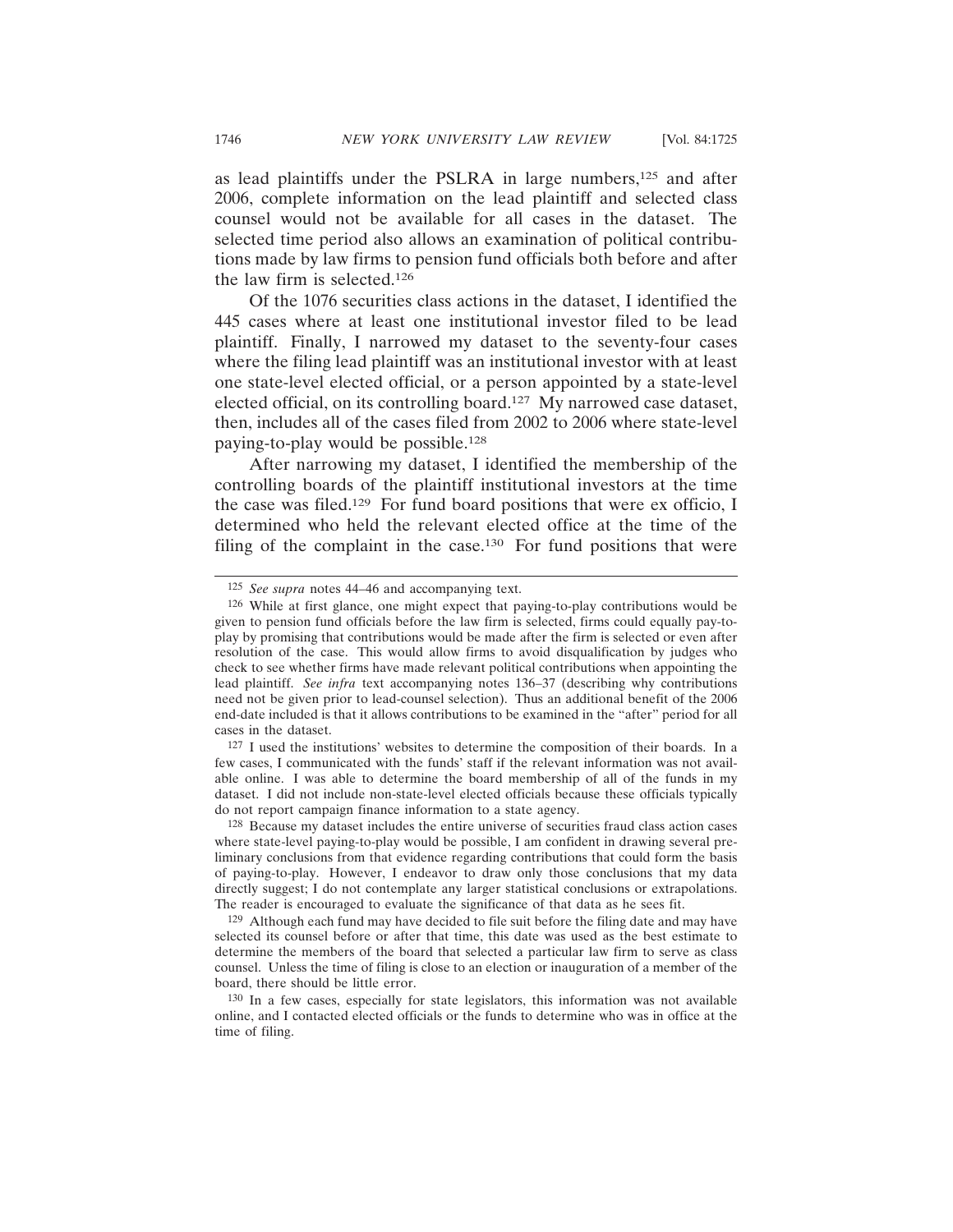appointed by an elected official, I also determined what elected official was in office at the time of the filing of the complaint in the case.131 It should be noted that some members of pension fund boards are not themselves, nor are they appointed by, elected officials; they often hold office as a result of selection or appointment by some private group, such as a state college employees association.132 These are non–politically affiliated board members who would not be susceptible to paying-to-play.

Next, I identified the law firms that the funds selected as counsel in each case in my dataset.133 In some instances, my dataset listed more than one plaintiff law firm per case filed, especially in cases where more than one institution was listed as a filing lead plaintiff. For purposes of matching firms with the pension fund officials to whom they may have contributed, I assumed that all funds and all counsel listed for a particular case in my dataset were affiliated. While possibly overinclusive, this assumption is probably not far from reality. Law firms and funds often strategically group together and choose among themselves a lead plaintiff, and thus lead counsel, to promote to the court in an effort to ensure that a member of their group is selected as lead plaintiff.134 The other lead plaintiffs and their counsel will then withdraw once they reach an agreement as to the lead plaintiff and lead counsel to be offered to the court, often giving the court only one remaining filer to select. The firms and funds thus work together, and campaign contributions from any firm could have an effect on any fund in the group.

Finally, I used state-level campaign finance reports to create a dataset of campaign contributions from plaintiffs' law firms to any elected officials affiliated with the funds that selected the firms.135 My

<sup>131</sup> In rare cases this official might not be the one who appointed the board member, as when the appointed officials serve long terms and outlast elected officials. However, I assumed that the elected official in office at the time of filing would be the official the appointee might be concerned with satisfying, which should not be an unreasonable assumption if the appointee hoped to be reappointed.

<sup>132</sup> For instance, a member of the Teachers' Retirement System of Louisiana Board of Trustees was appointed in this fashion. *See* Teachers' Retirement System of Louisiana, Members of the Board of Trustees, http://trsl.org/general/index.php?page=Members #pastorek (last visited June 22, 2008).

<sup>133</sup> An ideal study of paying-to-play contributions would examine all contributions from all law firms that may be considered as lead counsel to all funds that may file as lead plaintiff. In the interest of practicality, I limited this study to contributions from law firms that were actually selected by the filing funds.

<sup>134</sup> *See* Choi & Thompson, *supra* note 20, at 1520 (explaining that law firms band together in order to ensure that selected lead counsel will delegate work it cannot complete to ally firms).

<sup>135</sup> It should be noted that I did not include states' attorneys general unless they served on, or appointed members to, the relevant funds' boards. Attorneys general, however, do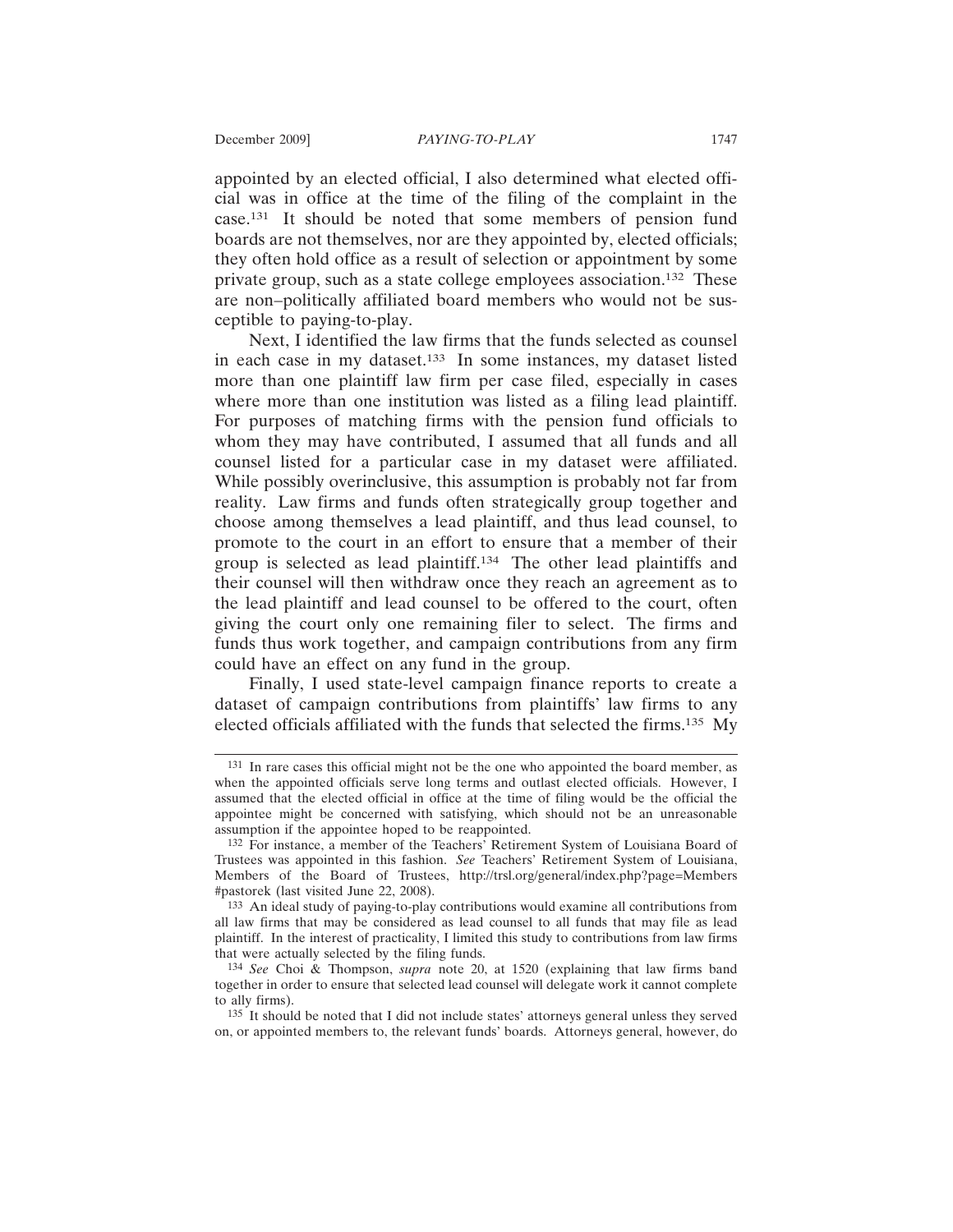campaign contribution dataset spans from 1998 to 2008, including all contributions prior to and after the year in which the complaint was filed in the related case.136 I included campaign contributions from any year from 1998 to 2008 in my dataset because political contributions could affect the selection of a law firm even if made several years before or after the filing of the case or the selection of the firm.137 Contributions after filing may be relevant if a firm promised to contribute in the future in exchange for selection.

To construct my campaign finance dataset, I used followthemoney.org, the National Institute on Money in State Politics' website. The Institute collects campaign finance data in either electronic or paper form from states' disclosure agencies, where candidates must file their campaign finance reports. Followthemoney.org then displays the Institute's database on all state-level candidates in primary and general elections.138 I used the website's "Advanced Search" tool to search for political contributions to candidates within a specific state. I then searched the filings for a particular law firm's name. This search returned all instances where both employees of the firm139 and the firm itself made political contributions within the state. I then viewed each contribution to ascertain whether it was to an elected official associated with a pension fund in my dataset. I included in my dataset contributions made directly to the relevant candidates and also contributions to their political parties' state campaign committees. I included contributions to political parties under the theory that candidates may look favorably on contributions to

<sup>137</sup> This could be especially true if funds had developed a "short list" of firms they would consider for legal work in the future.

139 Only campaign filings that reported donors' employers, as required in most states, were returned through this search. In an attempt to standardize the results, I did not search for particular donors individually by name, even if I knew they were associated with a relevant law firm.

make litigation decisions for some states' pension funds. Telephone Interview with Adam Savett, Sec. Class Action Servs. (Apr. 13, 2008) (noting that Ohio Attorney General helps make litigation decisions for Ohio public pension funds). I did not include contributions to all states' attorneys general because I did not have comprehensive information on which attorneys general are involved in states' funds and which are not.

<sup>136</sup> Followthemoney.org, the source on which I relied to construct my campaign finance dataset, has data dating back to 1988 for some states and elections, but complete data was only available for 1998 and later. Nat'l Inst. on Money in State Politics, Follow the Money, http://www.followthemoney.org (last visited Sept. 4, 2009).

<sup>138</sup> Followthemoney.org is the only website the author knows of that has aggregated public campaign financing filings from all fifty states. The media widely relies upon followthemoney.org: In 2009 alone, the Associated Press, the *National Law Journal*, the *Denver Post*, the *Albuquerque Journal*, the *Santa Fe New Mexican*, and the *Des Moines Register* all used the website's data or its experts to report on money in politics. Follow the Money, Who's Using Our Data?, http://www.followthemoney.org/Newsroom/whos\_using \_data.phtml?p=2009 (last visited Oct. 22, 2009).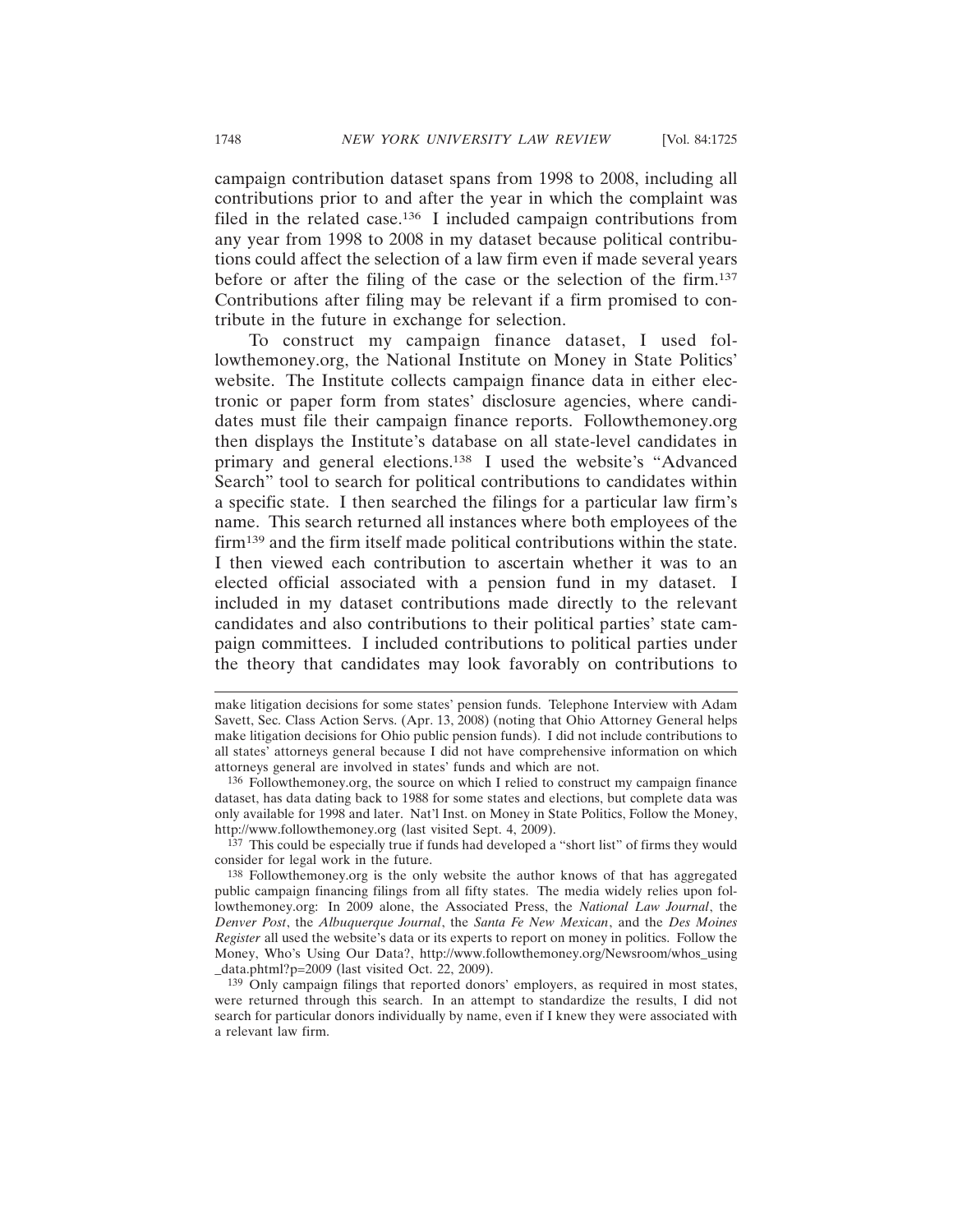their parties and also may benefit from party spending on their campaigns.140 Indeed "common sense . . . confirm[s]" that contributions to party committees can have an influence on politicians or at least create the appearance of corruption.141 As the Supreme Court noted in *McConnell v. FEC*, "It is not only plausible, but likely, that candidates would feel grateful for such donations and that donors would seek to exploit that gratitude."142 Even if candidates do not place great value on party contributions, the perception that they do persists among those seeking paying-to-play reform.143 Nonetheless, including party committee contributions could be overinclusive in that it would capture contributions from lawyers that may be based on general political ideology or meant to help a non-fund-affiliated elected official in the state. However, to disregard contributions to party committees would be to ignore an easily used and obvious loophole for lawyers wishing to hide their contributions to individual candidates.<sup>144</sup>

A final note: While I rely both on candidates' self-reporting of campaign contributions and the Institute's accurate compilation of that data, my campaign finance dataset is comprehensive in that it contains all contributions identified as coming from a particular law firm and going to a particular relevant pension fund official in followthemoney.org's database.

143 In passing a paying-to-play reform statute, the New Jersey state legislature noted: There exists the perception that campaign contributions are often made to a State or county political party committee by an individual or business seeking favor with State elected officials, with the understanding that the money given to such a committee will be transmitted to other committees in other parts of the State, or is otherwise intended to circumvent legal restrictions on the making of political contributions or gifts directly to elected State officials, thus again making elected State officials beholden to those contributors . . . .

Melanie D. Reed, *Regulating Political Contributions by State Contractors: The First Amendment and State Pay-To-Play Legislation*, 34 WM. MITCHELL L. REV. 635, 638 n.9 (2007) (quoting N.J. STAT. ANN. § 19:44A-20.13 (West 2005)).

144 Even more contributions could be included, such as contributions from a lawyer's spouse, contributions to a nonparty committee affiliated with a politician, like a political action committee, or simply all political contributions by a lawyer in the fund's state. However, I drew the line at party-committee contributions both to keep the data manageable and to avoid being overzealous in searching for related contributions.

<sup>140</sup> The contributions to party committees constitute twenty-seven of the 222 instances of contributions in my dataset and \$754,400 of the total \$2,077,837 studied (the dollar amounts are high proportionally because there is often no limit on party committee contributions).

<sup>141</sup> McConnell v. FEC, 540 U.S. 93, 145 (2003).

<sup>&</sup>lt;sup>142</sup> *Id.* Contributors may give to party committees when they have contributed the maximum allowed to individual candidates under campaign finance laws or even perhaps to evade paying-to-play allegations. In *McConnell*, the Supreme Court provided a list of evidence of such attempts to circumvent the laws. *See id.* at 146–47 (discussing earmarking money for specific candidates, giving to joint party-candidate committees, and distributing names of party-committee donors to candidates).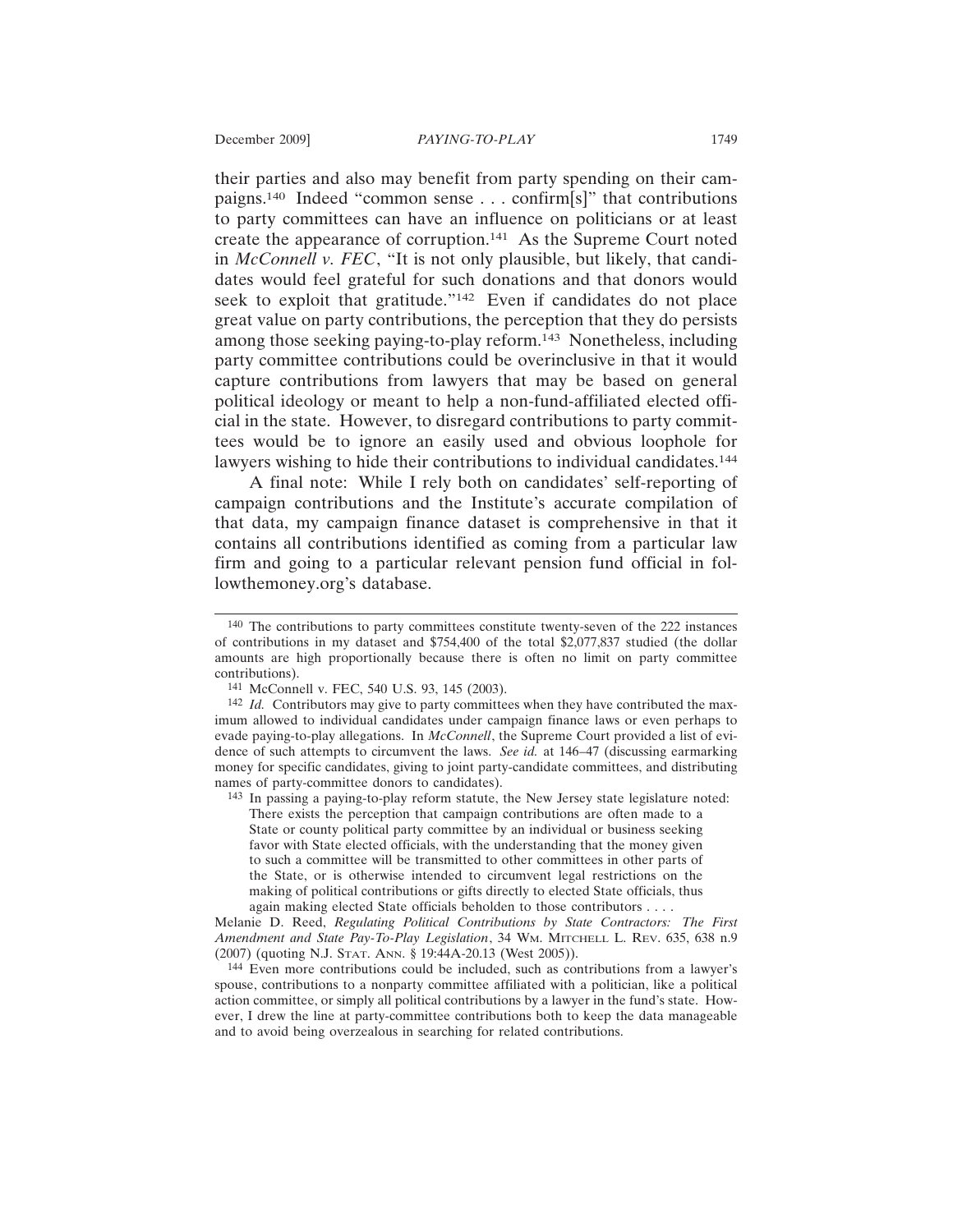# *B. Results*

I found that in a majority of cases where paying-to-play was possible, at least one law firm made a political contribution to an elected official affiliated with a lead plaintiff pension fund in the case.145 Of the seventy-four cases in my dataset, a law firm affiliated with the case made a political contribution to a lead plaintiff pension fund in fortyone cases, or 55% of the time.146 Because sometimes more than one law firm or more than one pension fund was affiliated in each case, there were 183 total opportunities for pension funds and law firms to be matched through political contributions. In other words, there were 183 opportunities for at least one law firm listed in my dataset as affiliated with a fund to have made a contribution to one elected official affiliated with that fund. Firms made contributions in sixty-seven of those 183 opportunities, or 37% of the time.147 The largest cumulative contribution from a law firm and its lawyers to one or more elected officials on a fund's board in any securities case was \$1.3 million, while the smallest total was \$250.148 In twenty-five of the fortyone cases, the total contributions were \$5000 or more.149

# *C. Implications*

My data confirms that plaintiffs' law firms are contributing to the pension funds that select them as counsel. For the first time then, it is clear that the campaign contributions that could be the basis of paying-to-play are present across a broad range of cases. The amount of money contributed by firms is also significant. In only sixteen of the forty-one cases where contributions were made were the total contributions less than \$5000.150

These contributions form the baseline of the paying-to-play theory. Previously, a response to paying-to-play allegations could have been that law firms were not contributing to elected officials affiliated with pension funds at all. My study rules out that response

<sup>145</sup> My complete results have been posted in the *New York University Law* Review's online data repository. *See* Drew T. Johnson-Skinner, Paying-To-Play in Securities Class Actions: A Look at Lawyers' Campaign Contributions, NYU LAW REVIEW DATAVERSE (Oct. 19, 2009), http://hdl.handle.net/1902.1/13769.

<sup>146</sup> *Id.*

<sup>147</sup> *Id.* The disparity between the percentage of cases where contributions were made and the percentage of total opportunities where contributions could have been made exists because in any one case, many law firms and many funds may have filed a complaint and sought to be class counsel and lead plaintiff, but a contribution from only one law firm to one fund was sufficient to mark that case as one where a political contribution was made. The other firms may not have contributed to the other funds in that particular case.

<sup>148</sup> *Id.*

<sup>149</sup> *Id.*

<sup>150</sup> *Id.*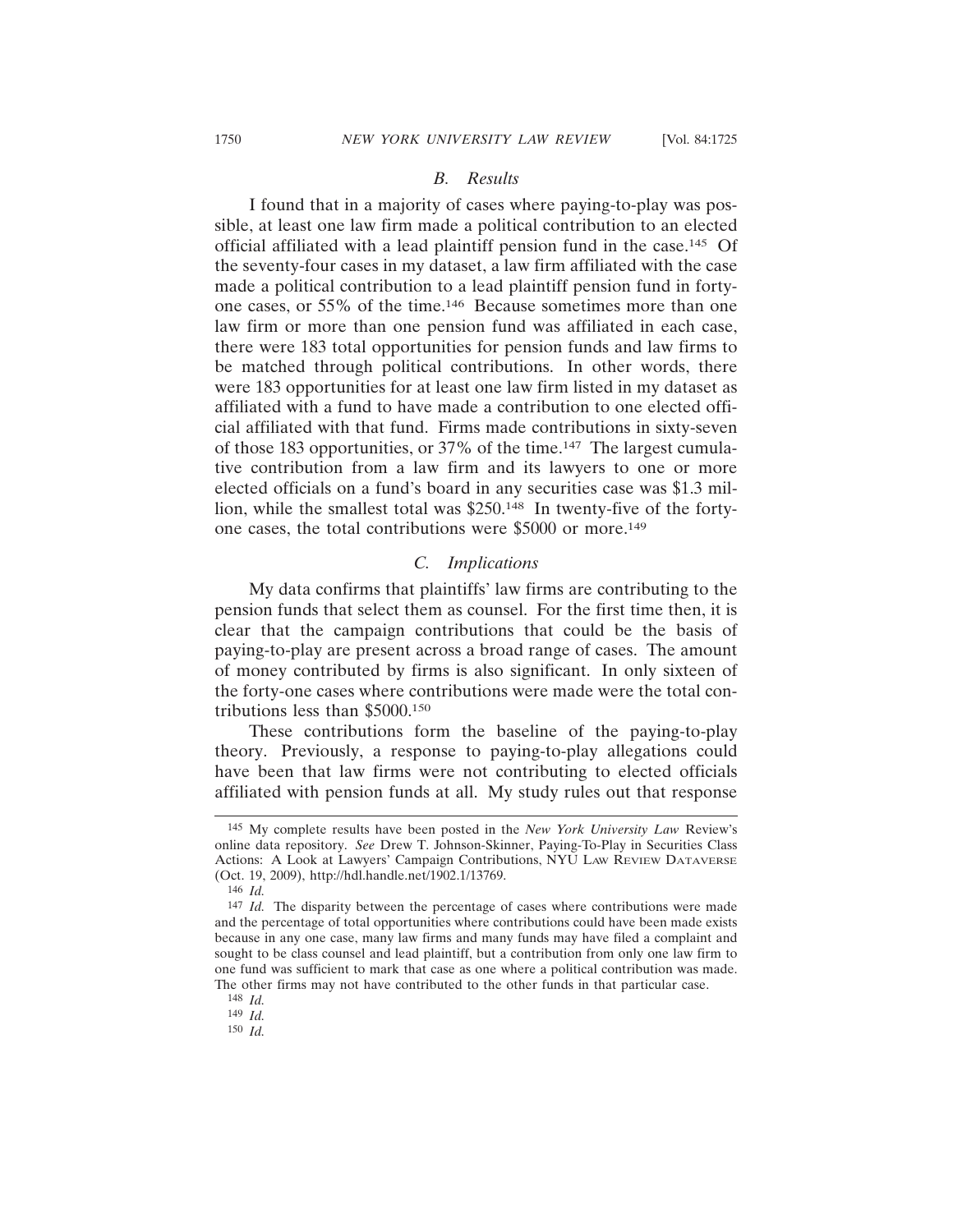and provides the first set of paying-to-play data on which future scholarship can build. Some may argue that these contributions alone create an appearance of impropriety that should be avoided. On the other hand, some suggest that mere campaign contributions are not a problem and that the focus should be on the actual performance of class counsel, no matter how selected.151 The resolution of this question is beyond the scope of this Note. I observe only that the solutions to the "problem" proposed to date are not without costs and should not be implemented without a full understanding of the practice. It may be that the appearance of impropriety from contributions alone is not enough to justify the costs of the proposed reforms, or it may be that reforms are indeed necessary.

Of course, the concern over paying-to-play is comprised of more than merely political contributions. The paying-to-play theory has three basic elements: (1) law firms are giving political contributions to officials affiliated with pension funds' boards; (2) the firms are doing so with the intention of earning favors from the funds; and (3) pension funds are in fact giving those favors by selecting contributing firms as class counsel in class action cases. While this Note has provided some evidence of the presence of element one, we must examine elements two and three to understand fully the potential paying-to-play problem and to formulate an appropriate policy response. The rest of this Part, then, provides a roadmap for future researchers in examining these questions.

# *D. Suggestions for Future Research*

This Note has presented the baseline campaign contribution data that previous accounts of the paying-to-play problem have ignored. The data I collected, however, cannot explain why firms contribute to pension funds or the role that campaign contributions actually play in funds' counsel-selection decisions. Future researchers might attempt to quantify additional considerations that may explain law firms' contributions or that institutional investors might use in selecting a firm. Researchers could study whether campaign contributions, or any of these additional factors, are statistically relevant to a firm's likelihood to contribute or to a fund's decision to hire a particular law firm. The factors listed below are not meant to be an exhaustive list of all important matters but rather a helpful guide for future researchers of what I consider to be the most interesting quantifiable factors surrounding the paying-to-play problem.

<sup>151</sup> *See* Coffee, Jr., *supra* note 82, at 246 (suggesting that campaign contributions may not impact attorney performance negatively).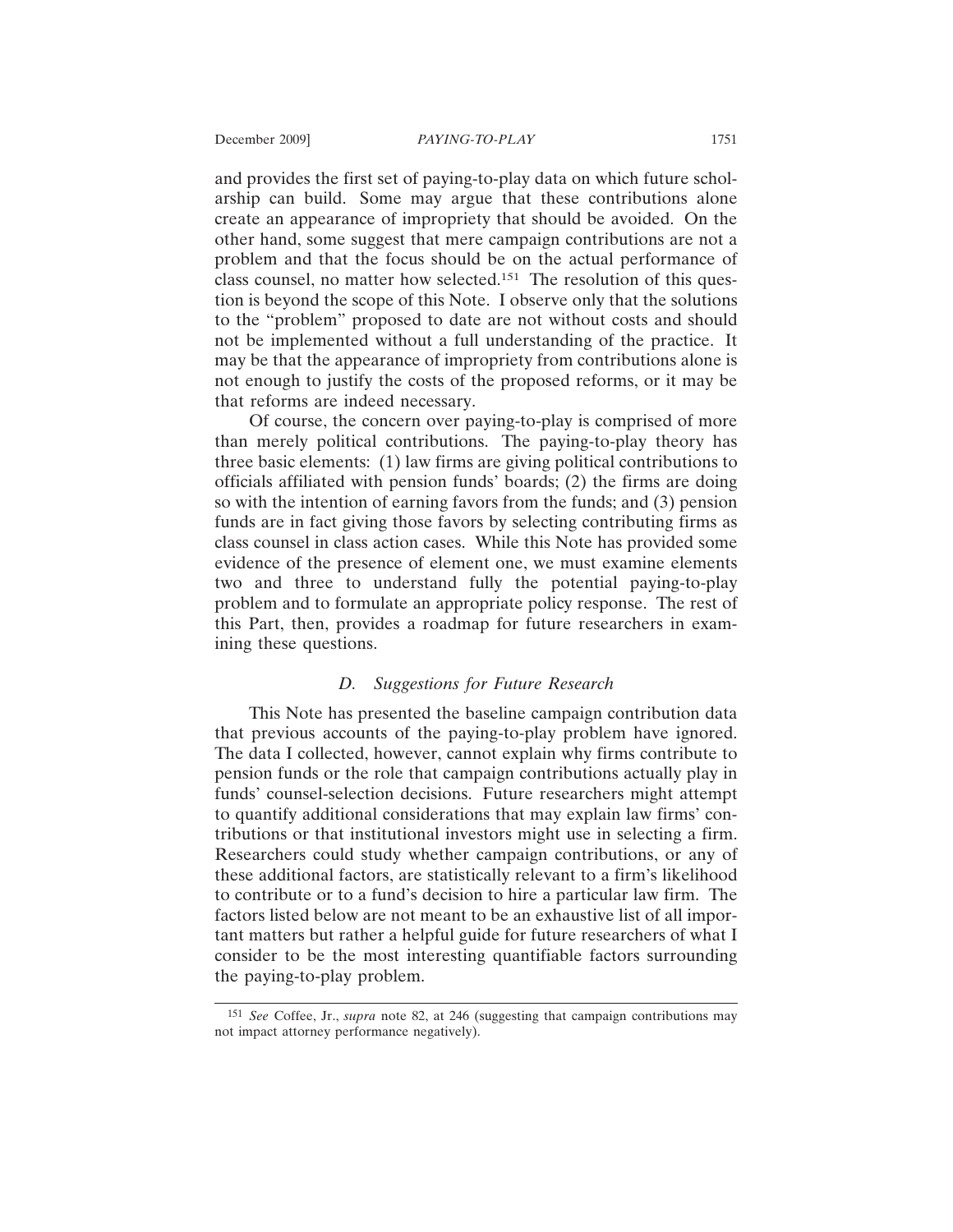# *1. Geography*

Geography may be one factor that is important to pension funds when selecting class counsel. Pension funds might be likely to select local law firms with whom they are familiar and with whom they can meet frequently. This may be especially true if pension funds plan to, or have been, working with firms for a long period of time, such as funds hiring a firm to provide litigation monitoring services.152 Geography might drive a fund's law firm–selection decision, regardless of the political contributions received by the fund's leadership.

In addition to being a useful factor for researchers seeking to explain pension funds' counsel-selection decisions, geography may be important for researchers seeking to understand law firms' political contributions. Contributions from lawyers to politicians in their own states may seem less suspicious than those in distant states. After all, lawyers interested in good governance or a particular political ideology have an interest in electing candidates in their own state and may contribute to their home-state candidates' campaigns regardless of paying-to-play considerations. On the other hand, contributions from New York lawyers to obscure Louisiana state legislators who happen to serve on pension fund boards, for example, are harder to explain absent a paying-to-play rationale.

## *2. Experience*

A law firm's experience representing plaintiffs in securities fraud class actions might also influence a pension fund's counsel-selection decisions. As presented in Table 1 below, based on my data, from 2002 to 2006, pension funds selected the same few law firms repeatedly. Bernstein Litowitz Berger & Grossman, for instance, was affiliated with an institutional plaintiff in twenty-nine of the seventy-four cases in my dataset, or 39% of the cases.153 Lerach Coughlin Stoia Geller Rudman & Robbins<sup>154</sup> was involved in seventeen cases, or 23% of the cases.155 On the other hand, pension funds selected twenty-nine of the thirty-nine total firms each three or fewer times.156 While funds select some firms without extensive securities fraud class action experience, the lion's share of the work goes to the same two or three firms. Future research could quantify indicators of a law firm's

156 *Id.*

<sup>152</sup> *See infra* note 164 and accompanying text (noting that some funds hire firms to monitor investments and then advise as to possible litigation in connection with investments).

<sup>153</sup> Johnson-Skinner, *supra* note 146.

<sup>154</sup> See *infra* note 159 for a chronology of this firm's changing name over the studied period.

<sup>155</sup> Johnson-Skinner, *supra* note 146.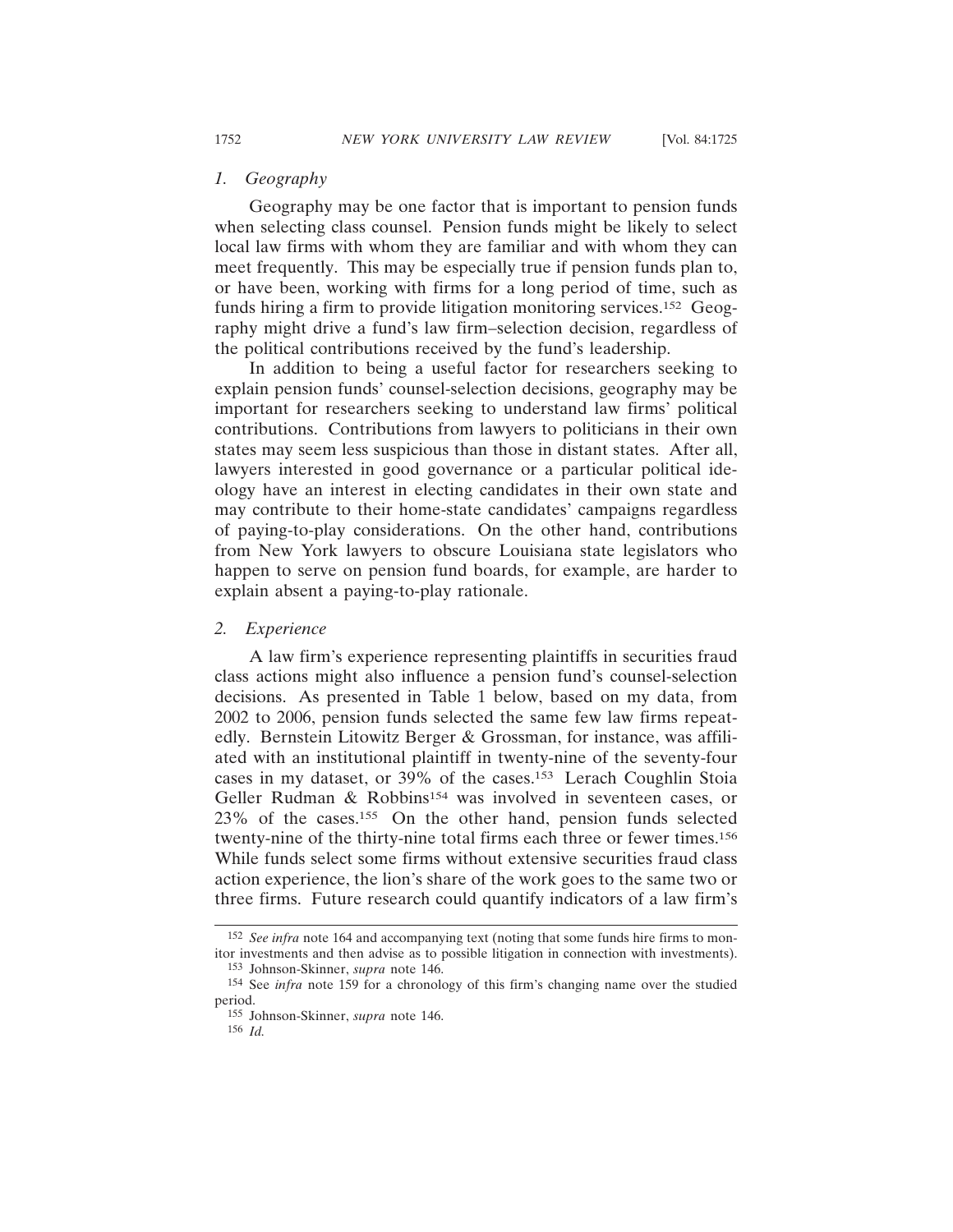experience, such as the number of previous securities fraud class action cases handled, in an effort to discover whether experience is an independently significant variable in funds' counsel-selection decisions, or whether other factors dictate how often funds select a firm.

An examination of this factor may also help to illuminate John C. Coffee, Jr.'s suggestion that political officials are not only accepting direct campaign contributions in exchange for lead counsel appointments but also requesting the power to direct which other firms join in to share the class counsel's profits. Coffee described a scenario where an official agrees to award a contract to a law firm if the firm will bring in an (often inexperienced) firm where a friend of the official may serve as partner.157

| Firm Name                                                    | Number of Cases |
|--------------------------------------------------------------|-----------------|
| Bernstein Litowitz Berger & Grossman                         | 29              |
| Lerach Coughlin Stoia Geller Rudman & Robbins <sup>159</sup> | 17              |
| Grant & Eisenhofer                                           | 11              |
| Schiffrin & Barroway <sup>160</sup>                          | 7               |
| Berman DeValerio Pease Tabacco Burt & Pucillo <sup>161</sup> | 7               |
| Labaton Sucharow & Rudoff <sup>162</sup>                     | 6               |
| Entwistle & Cappucci                                         | 4               |
| Lite DePalma Greenberg & Rivas                               | 3               |
| Milberg Weiss <sup>163</sup>                                 | 3               |
| 8 Other Firms                                                | $\mathfrak{D}$  |
| 21 Other Firms                                               | 1               |
| Total                                                        | 90              |

TABLE 1 NUMBER OF CASES IN WHICH LAW FIRM WAS SELECTED158

157 *See* Coffee, Jr., *supra* note 107, at 7 (arguing that such scenario is "suspicious" and "suggests that someone may have been bribed").

158 The data in this table was compiled from the data provided to me from Securities Class Action Services, *see supra* Part III.A, and covers the seventy-four cases in my dataset from 2002 to 2006 where an institutional investor with at least one state-level elected official on its board filed as lead plaintiff.

160 Currently Barroway Topaz Kessler Meltzer & Check.

161 Currently Berman DeValerio.

162 Currently Labaton Sucharow.

163 Currently Milberg.

<sup>159</sup> Currently Coughlin Stoia Geller Rudman & Robbins, this firm did not exist before 2004. It was created in May 2004 when Bill Lerach split from then–Milberg Weiss Bershad Hynes & Lerach. Peter Elkind, *The Law Firm of Hubris Hypocrisy & Greed*, FORTUNE, Nov. 13, 2006, at 154. When the firms split, Bill Lerach kept Milberg's California offices and business for his new firm, then–Lerach Coughlin Stoia Geller & Robbins.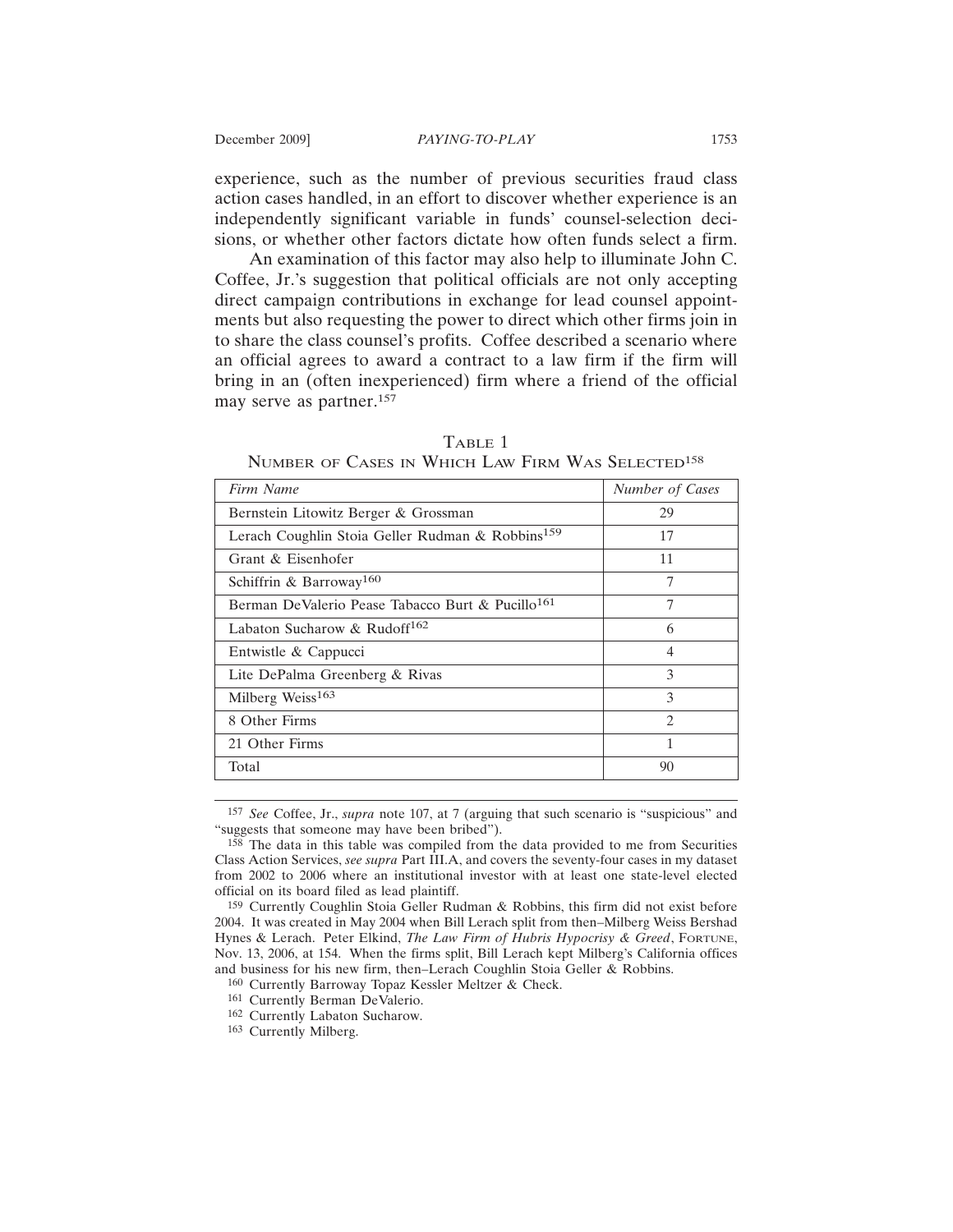### *3. Previous Relationships*

In addition to general experience in class action litigation, funds may be more likely to select firms with which they have had a former relationship. This might mean that a firm has represented the fund in a previous class action, but it could also include a law firm that provided investment monitoring services for a fund. According to one securities class action expert, funds increasingly are relying on law firms to monitor their investments and to give advice on possible suits to file or litigation to join.164 Funds typically do not pay the law firms for these litigation and investment monitoring services, but the firms instead hope to be rewarded by being selected as class counsel if the fund decides to file suit and is named lead plaintiff.165 At a hearing in a recent case, a New York federal district judge raised concerns that a proposed plaintiff law firm had a "blatant, shocking conflict of interest" stemming from free monitoring services provided for a union pension fund client.166 In ruling on the case, Judge Jed S. Rakoff noted that the monitoring arrangement went "far beyond any traditional contingency arrangement" and "create[d] a clear incentive" for the law firm to "discover 'fraud'" and recommend that the fund sue; "[i]n other words, the practice fosters the very tendencies toward lawyer-driver litigation that the PSLRA was designed to curtail."<sup>167</sup> Judge Rakoff did not rule on whether the monitoring arrangement ultimately violated ethics rules because he found the union fund was not otherwise fit to serve as lead plaintiff.168

Additionally, pension funds have been reported to keep "short lists" of firms that have been prescreened to use when the fund decides to file suit.169 In these cases, the firm that provides investment monitoring services has competition from other firms on the fund's

<sup>164</sup> Savett, *supra* note 135.

<sup>165</sup> *Id.*

<sup>166</sup> Kevin M. LaCroix, *Judge Explains Lead Plaintiff Selection, Addresses Conflict Question*, THE D&O DIARY, May 28, 2009, http://www.dandodiary.com/2009/05/articles/ securities-litigation/judge-explains-lead-plaintiff-selection-addresses-conflict-question/.

<sup>167</sup> Iron Workers Local No. 25 Pension Fund v. Credit-Based Asset Servicing & Securitization, LLC, 616 F. Supp. 2d 461, 464 (S.D.N.Y. 2009); *see also* LaCroix, *supra* note 166 (discussing *Iron Workers*). It should be noted that another New York federal district judge, Judge Barbara S. Jones, was confronted with a similar question and stated that "the Court has been shown no reason why this monitoring system causes any issues or impediments to the firm's representation." Plumbers, Pipefitters & Apprentices Local No. 112 Pension Fund v. CIT Group Inc., No. 08 Civ. 6613, at 5 (S.D.N.Y. May 26, 2009), *available at* http://www.oakbridgeins.com/clients/blog/pipefitters.pdf. For a discussion of whether monitoring services are another way to pay-to-play or are necessary for thinly staffed pension funds, see Coffee, Jr., *supra* note 107, at 7.

<sup>168</sup> *Iron Workers*, 616 F. Supp. 2d at 466.

<sup>169</sup> Savett, *supra* note 135.